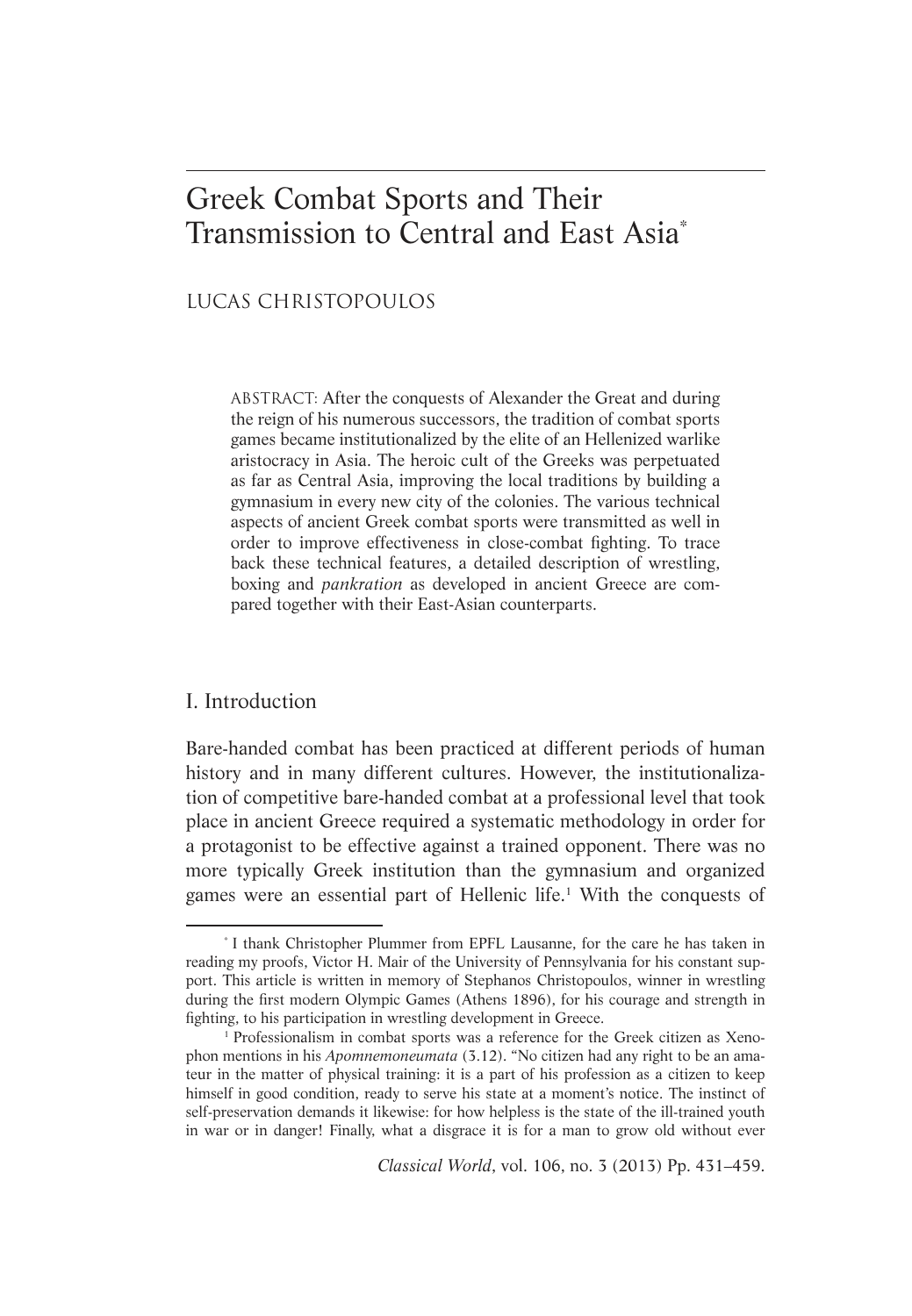Alexander the Great and the rule of his successors for over three hundred years in Central Asia and northwest India, the educational and military training center that was the gymnasium became institutionalized by local populations as a specialized combat sports and warfare center.<sup>2</sup> The notion of a professional athlete who could distinguish himself in combat-sports competitions would be crucial for the continuity of the science of bare-handed combat within the various gymnasiums that flourished throughout the Seleucid Empire and the Greco-Bactrian kingdom.<sup>3</sup> Not only wrestling proper, but also joint locks, punching, kicking, and hitting with the palm or the fingers were incorporated into the closecombat sports for warfare, developed by the Greeks, namely "boxing" (*pygmachein*), wrestling (*pale*) and *pankration*. 4 In the later Kushana Empire in Gandhara, combat-sports training continued among a certain Hellenized Buddhist warlike aristocracy, who worshiped the divinity Heracles under the name Vajrapani as the god of strength.<sup>5</sup> From the first to the fourth century B.C., gymnasiums in Gandhara appear to have maintained their function as a center for "body and mind exercises," as in Hellenistic and Roman times.<sup>6</sup> From the third century B.C. in Central and East Asia, existing combat-sports rituals, associated with the bull and influenced by Mesopotamia and Persia, were transformed under the influence of Greek professionalism, making them better preparation for the battlefield, and also providing royal spectacles. Ancient Greek combat sports, also called the "heavy games" (Greek, *barea agonismata*),

seeing the beauty and the strength of which his body is capable! To develop his beauty and his strength to the utmost is the duty of a citizen. This is the Greek ideal." See also E. N. Gardiner, *Athletics of the Ancient World* (Oxford 1971) 71.

<sup>2</sup> All the cities built by the Greco-Macedonians in Asia had a gymnasium or *palaestra*. See R. L. Sturzebecker, *Athletic-Cultural Archaeological Sites in the Greco-Roman World: Europe-North Africa-Middle East Photo Atlas* (West Chester 1985).

<sup>3</sup>P. Bernard, *Fouilles votives d'Ai Khanoum*; *Le gymnase*, mémoire DAFA 30 (Paris 1987) pl. 52–53.

<sup>4</sup>See M. B. Poliakoff, *Combat Sports in the Ancient World: Competition, Violence and Culture* (New Haven 1987).

<sup>&</sup>lt;sup>5</sup> In Greco-Buddhist art, Heracles-Vajrapani is always positioned next to the Buddha as a protector, symbolizing the athletic strength and power consecrated by the games. In his "inner" aspect in Buddhism, he symbolized resistance to passions and desires as with the Cynics in Greece. Many sculpted, dedicated weights have been found that indicate the religious nature of the athletic games in Gandhara. C. P. B. Julien, "Haltères votives de lutteurs dans le Gandhara," *Studia Iranica* 11 (1982).

<sup>6</sup>J. Delorme, *Gymnasion*; *Etude sur les monuments consacrés a l'éducation en Grèce* (*des origines à l'empire Romain*) (Paris 1960) 256–57.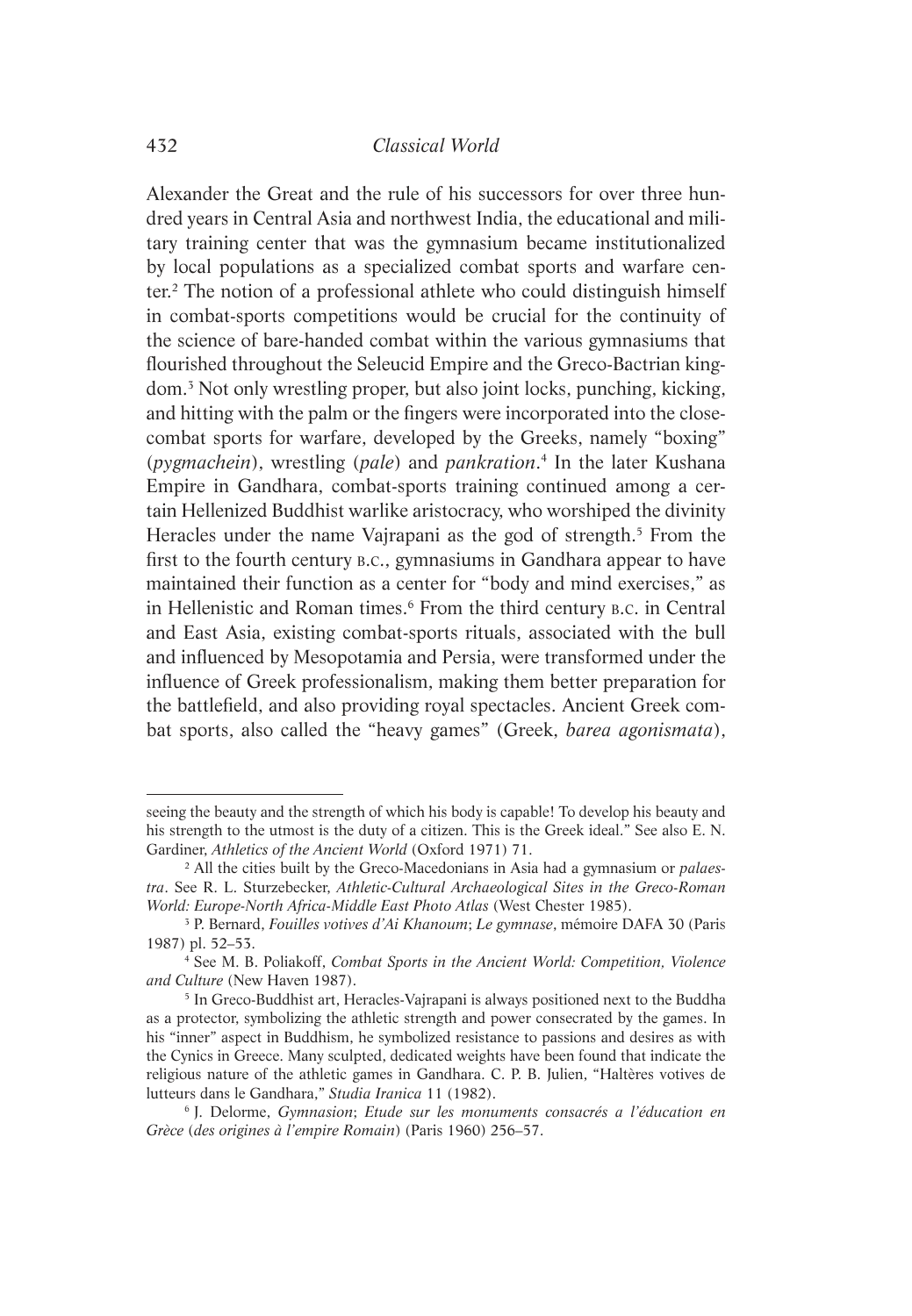were practiced in a special, usually square building named the *palaestra*. 7 Various vase paintings from around the sixth century B.C. show details of the *palaestra*. Attached to the rectangular gymnasium, the *palaestra* was a place for changing, weight-lifting, punching bags, and the practice of combat sports.<sup>8</sup> There are many references in the ancient texts to the *palaestra*, such as when Plato<sup>9</sup> and Pausanias describe the Lyceum of Athens.<sup>10</sup> The most important halls of the *palaestra* were the *konisteirion* and the *koreikion*, this latter being used for punching bags, weight lifting and training boxers. The best description of a *palaestra* comes from the Roman author Vitruvius in around 27 B.C. He clearly describes the architecture of the Greek-style building with its baths, promenade, chambers, and store-room.<sup>11</sup> In sections 3, 4, and 5 of this essay, I will describe the three major combat sports practiced in the *palaestra* in order to establish their technical features.

### II. Greek Combat Sports in Parthia

Few sources remain on Greek athletics in Parthian times. The local Asian populations within the Seleucid Empire are known to have participated extensively in Greek athletics, even attending the sacred all-Greek competitions. A Delian text from 270 B.C. mentions two Phoenician champions, a Tyrian boxer who was crowned at the *Amphiaraia*  games, and a Sidonian athlete (from present-day Palestine), who was crowned in *pankration* at the Panathenaic games in 142 B.C. 12 The interest of the local people of Parthia in Greek combat sports was shared by the various steppe peoples of Bactria, and in India, as will be seen from the discussion of the Kushana Empire's wrestling and boxing traditions in section 2. In Babylon, an inscription dated 109–108 B.C. gives

<sup>7</sup>K. Latte, ed., *Hesychii, Alexandrini Lexicon* (Copenhagen 1953). [παλαίστρα]· ὅπου οἱ παῖδες ἀλείφονται. ("*Palaestra*, where children rub themselves down [with oil])," 3.138.

<sup>8</sup>Herodotus, 6.126, "Cleisthenes had a running-track and a wrestling-place made and kept them expressly for their (the Greeks') use."

<sup>9</sup>Lysis 3, Theaetetus 162b, Phaedo, 227a.

<sup>&</sup>lt;sup>10</sup> Pausanias, 1.29.16.

<sup>&</sup>lt;sup>11</sup> Vitruvius, *On Architecture*. 5-11.

<sup>&</sup>lt;sup>12</sup> For detailed references on the games of the Hellenistic period in Asia, see M. Launey, *Recherches sur les armées Hellénistiques*, chapter 14, "Les armées et le gymnase" (Paris 1987).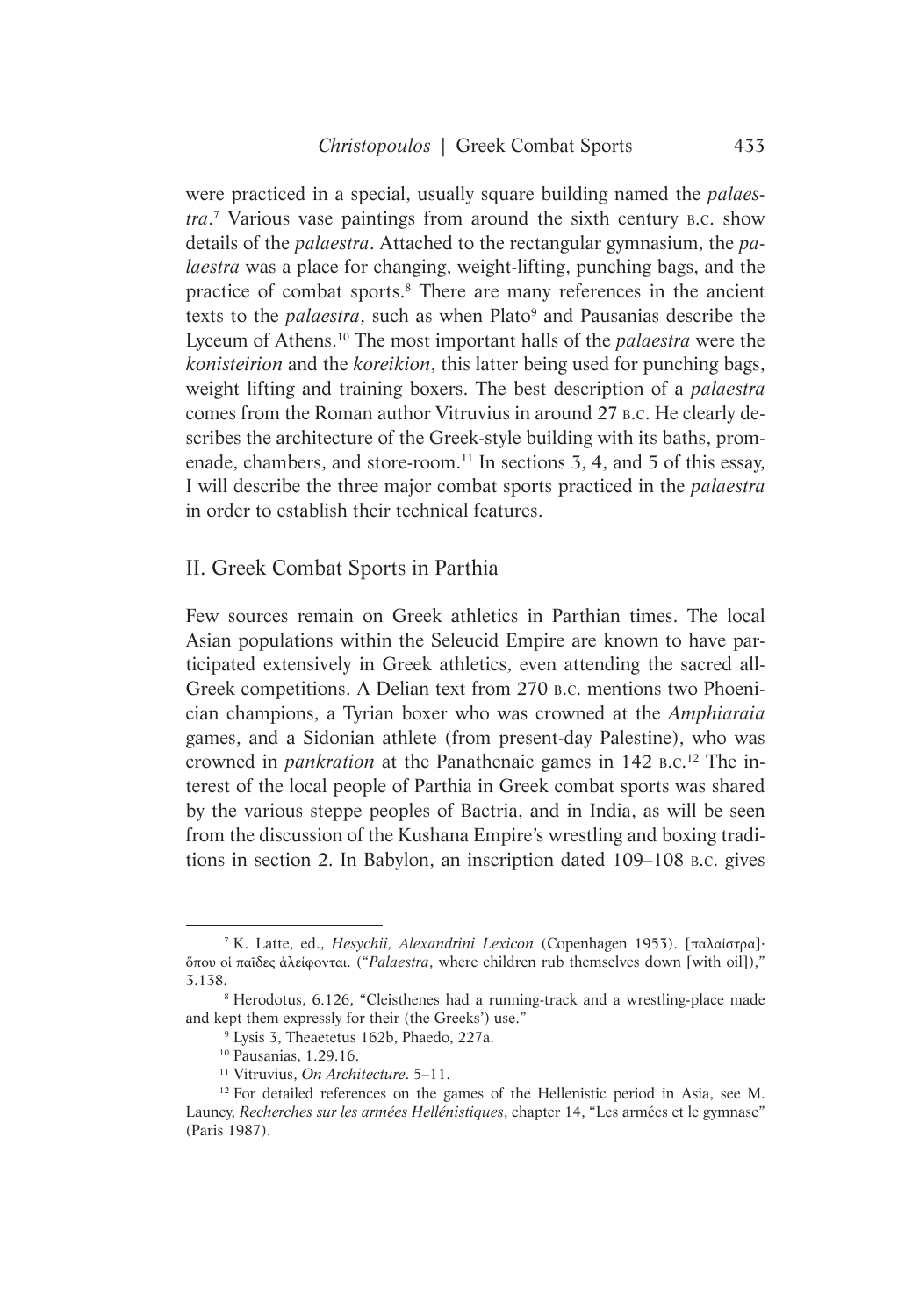#### 434 *Classical World*

a list of victors during the reign of Mithradates VI *Eupator* (132 to 63 <sup>B</sup>.C.).<sup>13</sup> Of the six games mentioned, the first four were strictly military: archery, javelin, combat with the round shield (*aspis*) and the long shield (*thureos*), and the running competitions, *dolichos* and *stadion*. 14 Interestingly, shooting techniques were mentioned first, although in Greece these were not highly regarded, archers only being recognized as citizens of Athens in the second century B.C. <sup>15</sup> This was because the Parthian fighting customs were significantly different from those of the Greeks. It also demonstrates the extent to which Greek athletics and military education were adapted to suit the non-Greek elements in the gymnasiums of Asia. According to the Acts of San Mari,<sup>16</sup> there were three categories of gymnasts in Seleucia on the Tigris, during the reign of the Parthians, just as in Greece. This document shows that the Greeks maintained their own private athletics institutions in the cities of Asia, even under Parthian rule, all the winners mentioned having Greek names. An inscription from the city of Suza also states that a Ma[cedonian] named Nikolaos was "first friend" and bodyguard to a Parthian king, pointing to the continuation of a Hellenistic-type military institution and the important role of the Greek gymnasium among the Parthian aristocracy. Nikolaos was *gymnasiarch* in around 100–50 B.C. and donated a stadium to the city.<sup>17</sup> Some one hundred years later, Philostratus in his *Life of Apollonius* writes that Apollonius of Tyana (A.D. 15?–100?) visited professional athletes living in Babylon, who practiced combat sports during the reign of the Parthian king Varadanes I (A.D.  $40-45$ ).<sup>18</sup> The Parthians also preserved Greek combat sports. Modern Iranians refer to their combat sports as the "Sport of the heroes" or *varzeš-e pahlav*ā*n*ī, and claim that these originated in Arsacid times. These sports include wrestling as well as training in gymnasiums with tools made of two heavy wooden bludgeons or metal shields, and bow-shaped iron weights.

<sup>&</sup>lt;sup>13</sup> During the reign of Mithradates VI, Greek was the official language of the Parthian Empire.

<sup>14</sup>B. Haussoullier, "Inscriptions grecques de Babylone," *Klio* 9 (1909) 352–63.

<sup>&</sup>lt;sup>15</sup> Launey (above n.12) 828.

<sup>&</sup>lt;sup>16</sup> Act Sanct Mari (Mar Mari), *Apost*, 19, in Analecta. Bollandiana 5 (1885). See also, C. Julien and F. Julien, eds., *Les Actes de Mar Mari: Corpus Scriptorum Christianum Orientalium*, vol. 602*. Scriptores Syri Tomus 234* (Louvain 2003).

<sup>&</sup>lt;sup>17</sup> F. Cumont, *The Excavations of Dura-Europos, Preliminary Reports of the Seventh and Eighth Seasons of Work* (New Haven 1933) 264–68. Also Haussoulier (above, n.14). 18 Philostratus, *Life of Apollonius* 1.34.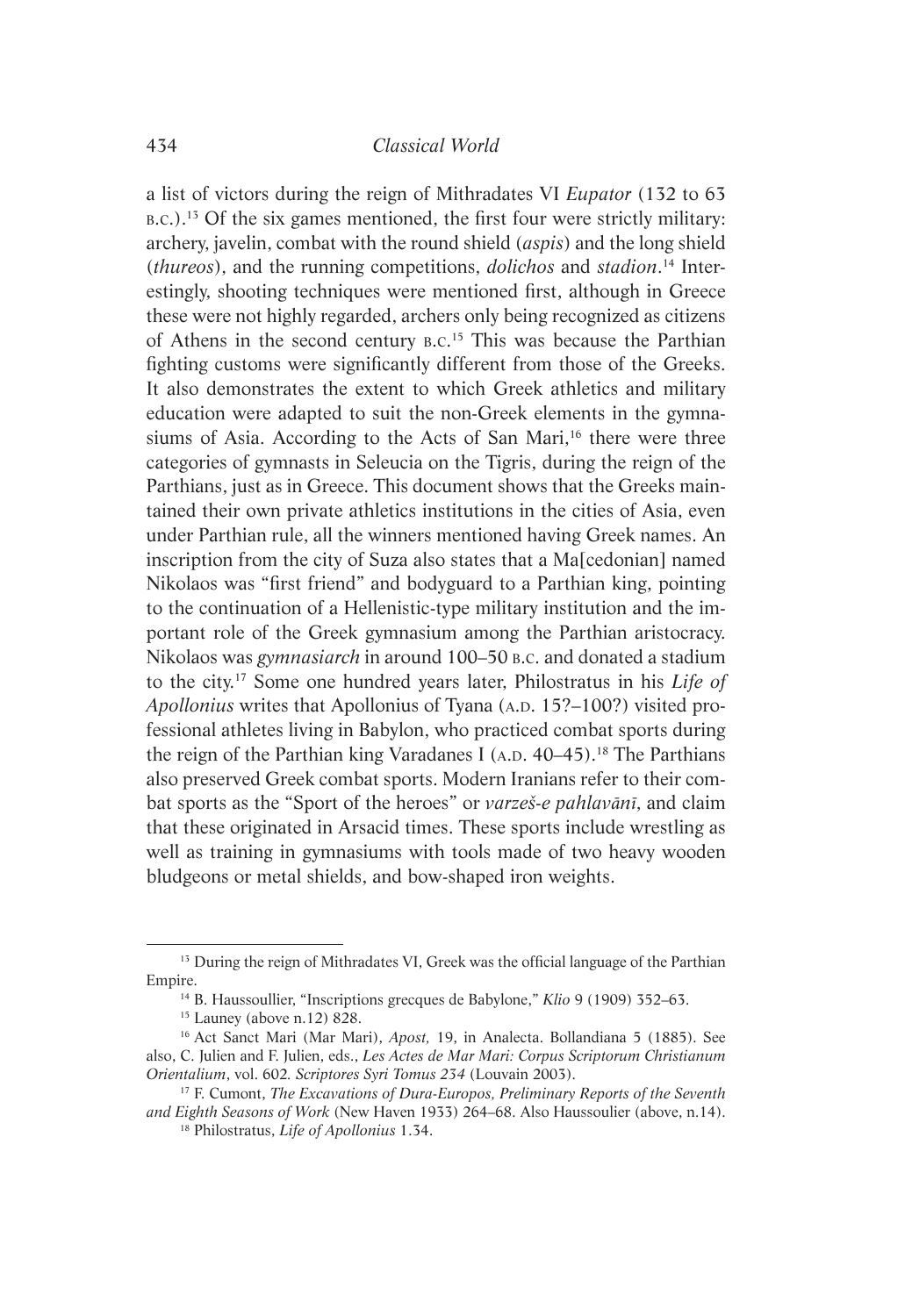## III. Greek Combat Sports in the Kushana Empire, A.D. 100–300

A major influence of Greek body-culture in the development of Central and East Asian Buddhist arts was the consecration of combatsports competitions within certain Buddhist circles. As mentioned by Tarn, during this period Buddhism was not only a monastic religion, but was also practiced by a heavily armed aristocracy.<sup>19</sup> This aristocracy was mainly composed of itinerant knights, including Parthians, Saka, and Greeks (*Yavana*), who fought in Gandhara in the Kushana Empire. Greeks were definitely present in the Kushana Empire, as evidenced by the sculpture of Menander the wrestler,<sup>20</sup> and by references to Agesilaos, a Greek craftsman living under Kanishka,<sup>21</sup> the first Kushana king, who strongly promoted (Greco)-Buddhism. The *Mahabharata* often makes the distinction between the foreign *Kshatriya* warrior caste of northwest India and the Brahmans who represented Indian ethical ideals.<sup>22</sup>

Greek combat sports passed into some Buddhist warrior circles as a way of overcoming suffering in the face of adversity, as in early Greece, where Heracles was considered to have won immortality by overcoming life's challenges. Wrestling, *pankration*, and boxing were practiced in Gandhara and are mentioned in the *Mahabharata* and in the *Milindaphana*, which purports to record the philosophical discussion between Menander (Milinda), the Greek king of India, and Nagasena, a Buddhist monk, in around 150 B.C. The *Milindaphana* represents a Greco–Buddhist amalgam dating back to the time of Asoka (304 B.C. to  $232$  B.C.), the first Buddhist king of India,<sup>23</sup> and Diodotes of Bactria, together with the later Indo-Greek kings who promoted Buddhism. Not only wrestlers but also professional boxers, actors, and acrobats are mentioned,<sup>24</sup> showing the impact of professional athletic games and festivities in the Kushana Empire at that time.

<sup>19</sup>W. W. Tarn, *The Greeks of India and Bactria* (Cambridge 1951) 134.

<sup>&</sup>lt;sup>20</sup> Minandrasa written in Kharoshti letters inscribed on the right top corner of the panel; sculpture excavated in Peshawar, late Kushana period (Hargreaves: 1930:25).

<sup>21</sup>Agisila, vase inscription, Konow (1929).

<sup>22</sup> According to the *Mahabharata*, *Udyoga Parva*, *Bhagwat Yana Parva* (Mohan Ganguli) 158. Bharata (*Bharat*s means India in Sanskrit), the legendary king who first unified India, killed many foreign *Kshatriya* including Greeks (Yavana) near the Himalayas. In Cave 3 at Nasik, there is an inscription with a reference to the victories of Gautamiputra Satakami against the *Kshatriya*, "Saka, the Yavanas, Palhavanisudanas and Kshaharata." Gautama Satakami was a king in southern India during the second century A.D.

<sup>&</sup>lt;sup>23</sup> According to W. W. Tarn (*The Greeks of Bactria and India* [Cambridge 1951] 152), Asoka had Greek ancestors.

<sup>24</sup> *Milindaphana*, 191.3.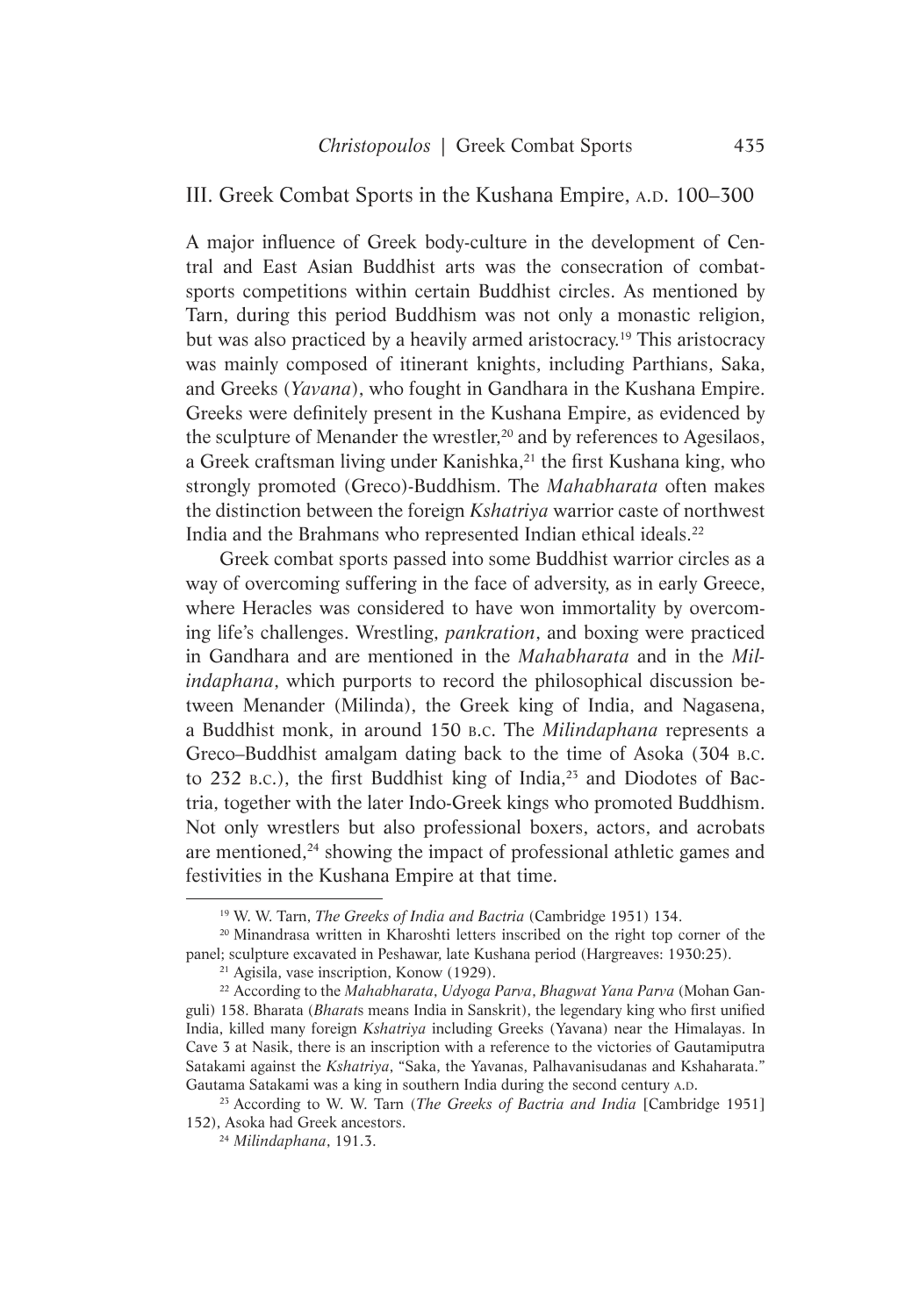#### 436 *Classical World*

Various wrestling scenes have been discovered, together with scenes of archery, belt-wrestling, and armed duels with swords, showing the important role played by martial arts in the gymnasiums of the Kushana Empire. The "*Rhabdops*" or whip-stick with a piece of cloth used by the referee in a wrestling competition depicted in a Greek vase painting from Onesimos (490–480 B.C.), is very similar to those used by the Kushana referees in Gandhara more than six hundred years later. This points to the continuity of Olympic wrestling rules and the transmission of the Greek science of combat sports. If the religious significance of the games and the traditional Olympic rules were preserved in Kushana, with Greek wrestlers (Menander) even taking part, we may infer that the pan-Kushana games were held on special occasions and that there would have been participation in international games, which continued in the same tradition in Daphne until the sixth century. The Indian games took place on the first day of the Kartik lunar month (October) and lasted for thirteen days according to the *Mahabharata*, <sup>25</sup> much as the Olympic Games, which were held on the second or the third full Moon after the summer solstice (August to September).<sup>26</sup> The *Milindaphana* states that the wrestler was required to put his adversary's back to the ground in order to win.<sup>27</sup> Moreover, the techniques used in wrestling were compared with the thinking process,<sup>28</sup> a direct parallel with Socrates' teachings.<sup>29</sup>

Combat-sports practice in the cities of Gandhara had four major functions inherited from Hellenistic times:

<sup>25</sup>*Mahabharata, Sabha Parva*, book 2, *Jarasanda-Badha* 23, K. M. Ganguli, tr. (1883–1896).

<sup>&</sup>lt;sup>26</sup> In the *Mahabharata* the athletes participate in boxing, wrestling and *pankration* competitions for thirteen days. The "thirteen days" are related to the lunar cycle; see V. Vaughan, *The Origin of the Olympic Games: Ancient Calendars and Race against Time* (2002).

<sup>27</sup>*Milindaphana*, 293.

<sup>28</sup>*Milindaphana*, 278.

<sup>29</sup> The clearest example can be found in Plato; *Theaetetus*, *Theodoros*, 169a–b. Mixing the skills of wrestling with philosophy was a particularly Greek characteristic throughout the time of the *Pan-Hellenic* Games and was strongly influenced by Plato's writings from the fourth century B.C.. Wrestling was also compared with the art of rhetoric during the Roman Empire, as with Libianus of Antioch (A.D. 314–394), for example, who also practiced wrestling and "used his wrestling tricks against his mentor" in his dialectic, according to a letter of his relative Bassianus in A.D. 360 Nilus Ankyranus (A.D.?-430), the disciple of John Chrysostom made the same association between the soul and physical combat in his *Narratio* (3; 10–14), saying that the *paedotrib* should teach his young students of combat sports to resist their passions and should "attach them to the rock (of virtue)," as mariners would attach their boats against the storms (of passion) in the ports.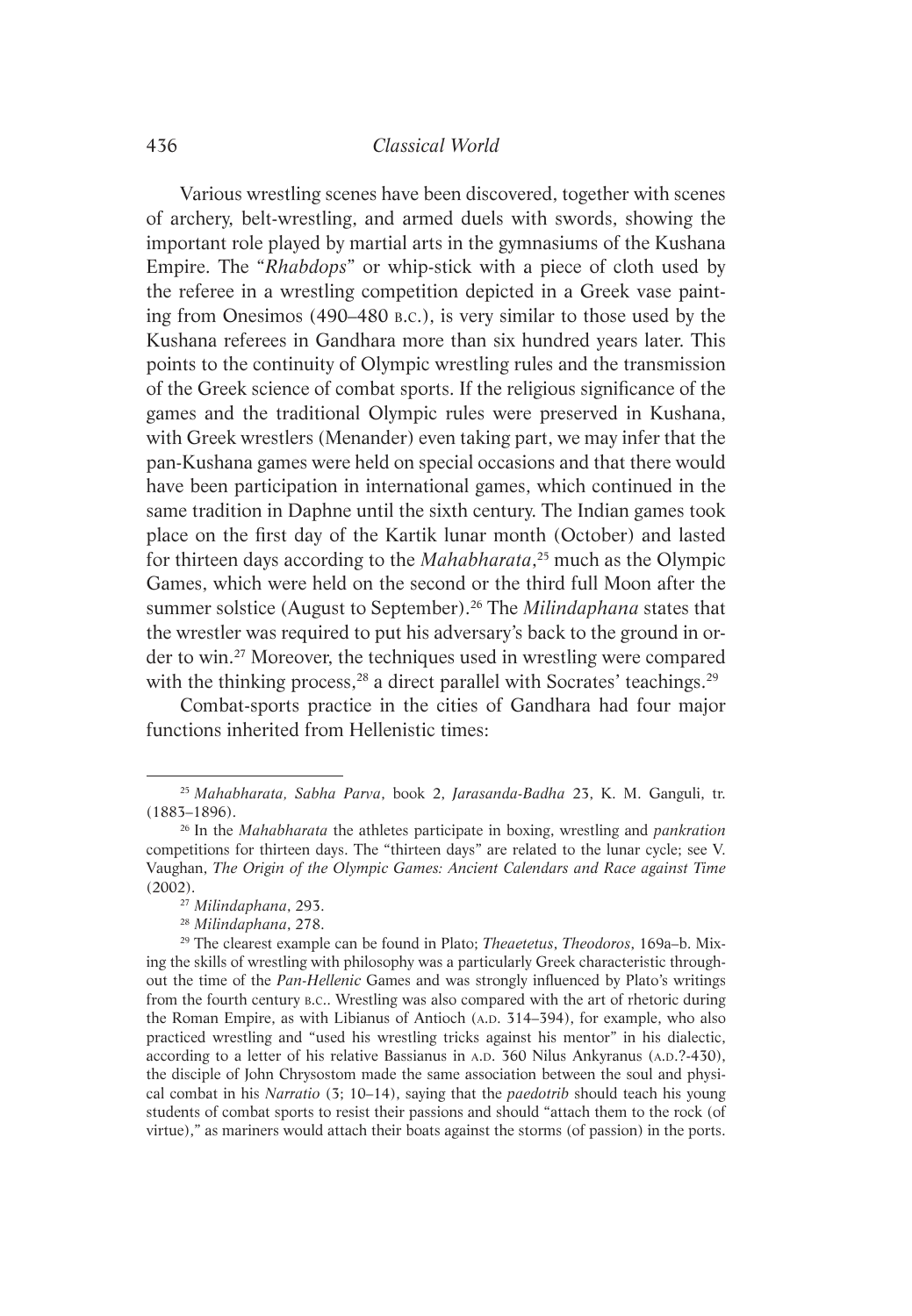| Hellenistic Gymnasium                  | Kushana Gymnasium                                                                  |
|----------------------------------------|------------------------------------------------------------------------------------|
| 1) Cult of the Greek gods              | Cult of the Buddha under<br>the authority of <i>Vajrapani</i> -<br><b>Heracles</b> |
| 2) Greco-Macedonian dynastic cult      | Kushana dynastic cult                                                              |
| 3) Military training of Greek soldiers | Training of Hellenized                                                             |
|                                        | Scythian warriors                                                                  |
| 4) Center for Hellenistic culture      | Center for Greco-Buddhist<br>culture                                               |

The spread of combat sports in East-Asia would continue mainly through the Kushana Greco-Buddhist traditions, which incorporated education in the gymnasium, considered as a center for training in both warfare and philosophy. In Thailand,<sup>30</sup> Burma,<sup>31</sup> Japan,<sup>32</sup> Vietnam, Tibet<sup>33</sup> or China,<sup>34</sup> combat sports underwent further development over the years, giving rise to numerous schools influenced by local traditions.

## IV. Boxing: *Pygmachia-Pygmachein*<sup>35</sup>

In Greece, boxing competitions (plate 1) were introduced during the twenty-third Olympiad in 688 B.C. However, the earliest traces of boxing techniques are to be found in the Egyptian and Minoan civilizations. Boxing subsequently became a favorite pastime among the early Greek

<sup>&</sup>lt;sup>30</sup> The *Muaythai* boxers of Thailand use gloves in the manner of the ancient Greeks. They also perform a war dance to music with boxing and kicking, just as in the games and "war dance" events of ancient Greece.

<sup>&</sup>lt;sup>31</sup> Maung Gyi, the former director of sports in Burma's Ministry of Education, and one of the greatest masters of the Burmese *Bando* "martial art" living and teaching in the USA, maintains that "The knife (*kukri*) and the bare-hands and wrestling techniques originate from the soldiers of Alexander the Great; the animal forms come from China."

<sup>32</sup>Oyama Masutatsu (大山 倍達) the founder of *Kyokushin* (極真) *Karate*, referred to the influence of *pankration* in Japanese *Karate*.

<sup>&</sup>lt;sup>33</sup> In Tibet, the itinerant monks called the *Dob-Dob* arranged their hair in the form of goat-horns. They were also the inheritors of the Greco-Buddhist combat sports, with stick fights, long jump, and running competitions. They served as bodyguards in the *gelugpa* monasteries, such as Sera, where a large number of them protected the religious authorities.

<sup>34</sup> See L. Christopoulos, "Early Combat Sports Rituals in China and the Rise of Professionalism (475 B.C.–220 A.D.)" *Nikephoros* 23 (2010).

<sup>&</sup>lt;sup>35</sup> Latte (above, n.7) (πυγμή) γρόνθος. πυκτή. ἤγουν τὸ συγκεκλεῖσθαι τοὺς δακτύλους. "*Pugmy*, or 'fist', joining the fingers together; *Pygmachia* or fighting with the fists." (vol. III) -4283, 210.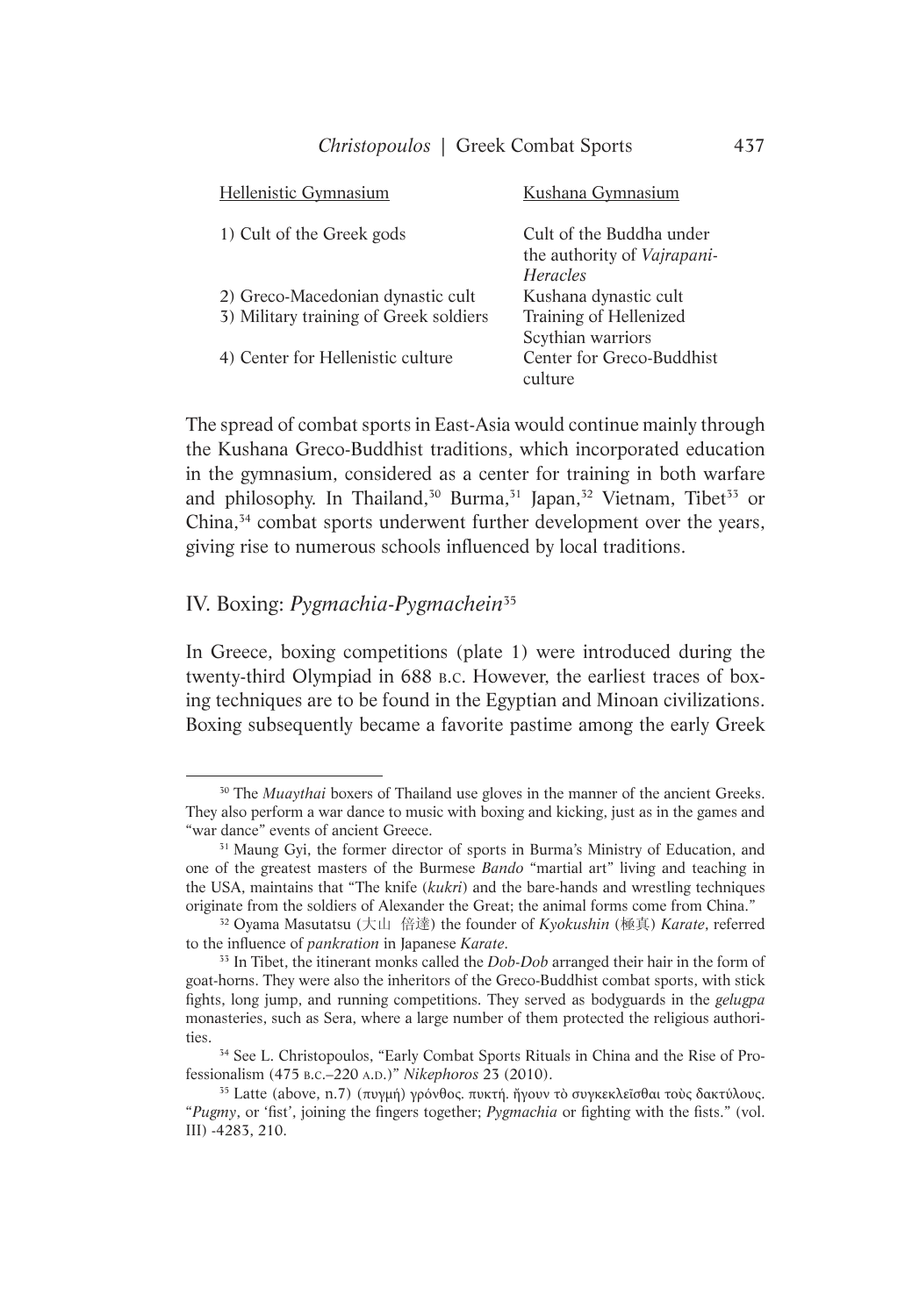tribes. On the island of Delos, the sacred birthplace of Apollo, the creator of boxing,<sup>36</sup> long-robed young men danced and boxed to please the god in around 1000 B.C. <sup>37</sup> The *Rython* of the boxers from Crete and the Theran painting of two young boxers provide further examples, and Hesiod (~700 B.C.) describes the shield of Heracles as being decorated with boxing scenes.<sup>38</sup>

Feats of *pygmachia* were also attributed to the Dioscuri. Theocritus tells how Polydeuces (Pollux) fought with his fists during the voyage of Jason and the Argonauts, defeating a powerful boxer called Amycus from the Bebryces tribe.<sup>39</sup> Relying on ruse and technique rather than physical strength, he was able to beat his stronger, taller adversary with a well-placed blow to his temple.<sup>40</sup> The Dioscuri became the symbol of combat sports and athletic contests among the Scythians around the Black Sea, where they were associated with horsemanship, archery, and training in various other warfare techniques. In Sparta, together with Heracles and Hermes, they were the patrons of athletics.<sup>41</sup> Although athletic contests were not institutionalized to the same level in the Asian steppes, and there was no training in *palaestra*, gifts were offered to the winners, as Thucydides mentioned in around 431 B.C.:

For in early times, even in the Olympic games, the athletes wore girdles about their loins in the contests, and it is not many years since the practice has ceased. Indeed, even now among some of the Barbarians in Asia, when prizes for wrestling and boxing are offered, the contestants wear loin-cloths. And one could show that the early Hellenes had many other customs similar to those of the Barbarians of today.<sup>42</sup>

Archaeological evidence from the Sumerian civilization also indicates that "belt-wrestling" was practiced by Sumerian and Babylonian

<sup>&</sup>lt;sup>36</sup> Pausanias, 5.7.10.

<sup>37</sup> *The Homeric Hymns, 3 to (Delian) Apollo*, 140. ". . . for there the long-robed Ionians gather in your honor with their children and shy wives: mindful, they delight you with boxing and dancing and song, so often as they hold their gathering"; Thucydides, 3–104.

<sup>38</sup>Hesiod*, Shield of Heracles*, 285. "Also there were men boxing and wrestling and huntsmen chasing swift hares . . ."

<sup>39</sup>According to Philostratus (*On Gymnastics* 9), the Bebryces, a people of Bythnia neighboring the Scythians to the southwest of the Black Sea, had learned boxing earlier from the Spartans.

<sup>40</sup>Theocritos, *Idyll* 22. 53-79.

<sup>41</sup>Pindar. *Nemean Ode*. 10.51.

<sup>42</sup>Thucydides, *History of the Peloponnesian Wars*, 1.5.5–6, C. F. Smith, tr. (Cambridge, Mass., 1919–1928) 13.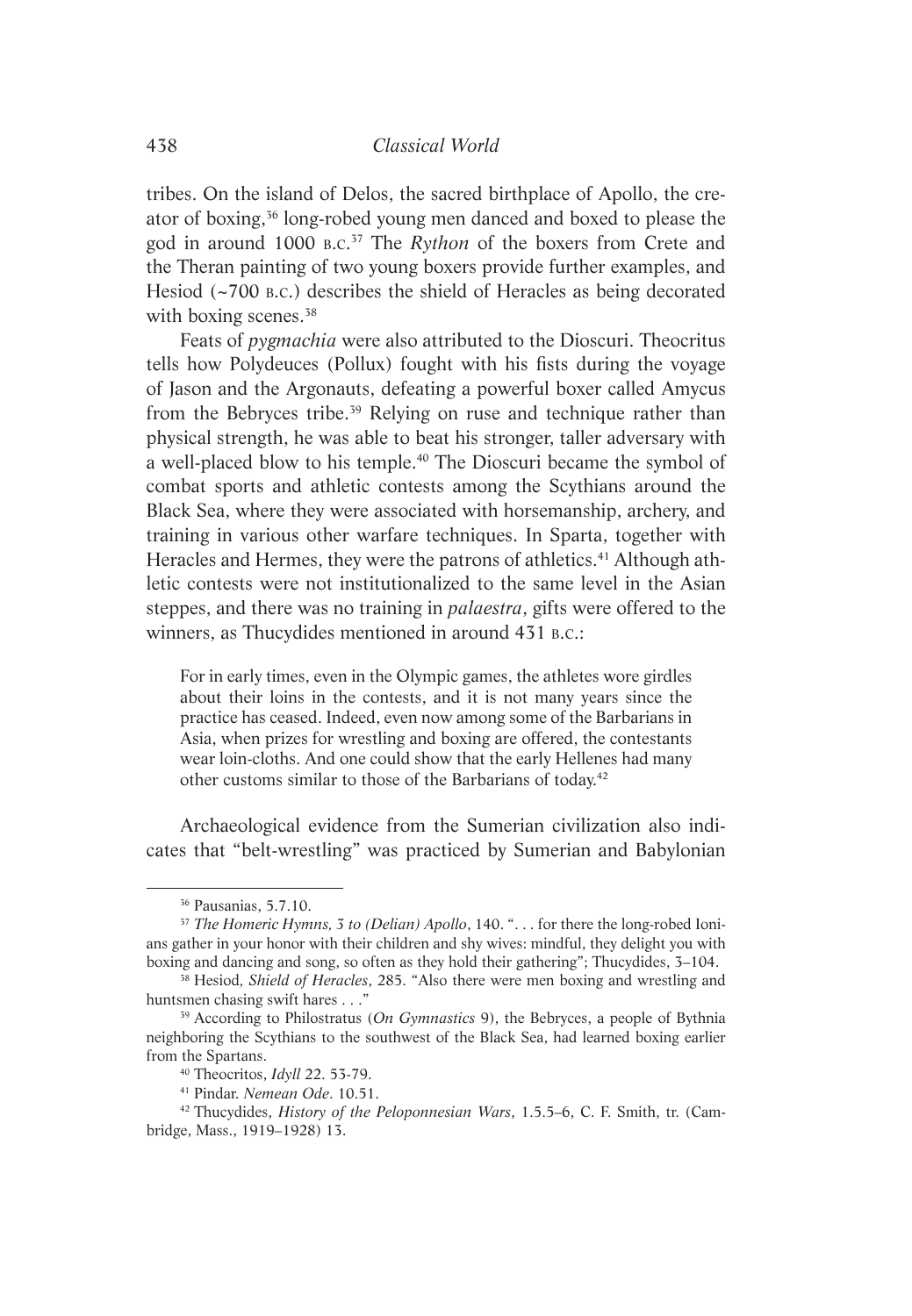fighters,<sup>43</sup> while the Greeks were accustomed to wrestling naked and using the entire body to catch hold of and fight. These styles would have been as different as the Swiss belt-wrestling *Schwingen* is to modern professional Olympic freestyle wrestling today. Naked wrestling using the whole of the body requires greater skill because it incorporates many techniques, and while the Egyptians wore a loincloth, the Beni-Hassan stone also shows a high degree of technical achievement. The possibility of transmission to Greece<sup>44</sup> should not be discounted. However, as pointed out by Poliakoff, the promotion of outstanding practitioners of combat sports in literature and the arts was confined to Greece. This was because of Homer's influence, which was dominant in education at the gymnasium, promoting bravery rather than submission:

Egyptians engaged vigorously in sports, and there is evidence of a competitive spirit: "The story of Truth and Falsehood," for example, tells of a schoolboy who "learned to write excellently and pursued all contests and surpassed all his older comrades who were with him at school." But neither here nor elsewhere is there any hard evidence of organized contests whose purpose was the isolation and recognition of outstanding individuals; it seems that the element of hierarchy and control made a complete *agon* (competition) impossible in ancient  $E$ gypt.  $45$ 

Arrian of Nicomedia (A.D. 86 to 160),<sup>46</sup> a Greek historian serving in the Roman Empire, describes the Indians as the "tallest and swiftest of

<sup>43</sup> Sumerian belt-wrestling, bronze statuette (10 x 8.8cm) Khafaje, early third millennium B.C., Iraq Museum 41085; Sumerian wrestling scene; relief carving, early part of the third millennium B.C., found at Khafaje on the Dyala river, Iraq Museum; Old Babylonian wrestling scene, hematite seal, 1800 B.C., Yale Babylonian Collection 912.

<sup>44</sup>Plato, *Laws*, bk. 2, 656c–657a. The Egyptians kept traditional postures unchanged over thousands of years, and they perpetuated their arts without transformation or innovation. In the case of the Beni-Hassan paintings, we see the transmission of a very old and precise art of close combat painted as a "manual" for future generations.

 $45$  Poliakoff (above, n.4)  $108$ .

<sup>&</sup>lt;sup>46</sup> Arrian, or Lucius Flavius Arrianus (Άρριανός 86 to 146 A.D.), was a historian of Greek origin from the Roman Empire. Born in the city of Nicomedia (today Izmit in Turkey), he worked first in Attica. He studied Stoicism under the philosopher Epictetus and wrote two books about him. He then entered service in the Roman Imperial Army service and became consul, traveling as far as the limits of the empire (Gaul, the Danube border, and then the Parthian front). In 131 A.D., he became the commander of the Roman legions in the Black Sea province of Cappadocia and wrote books on military strategy with descriptions of warfare against the Alan's hordes.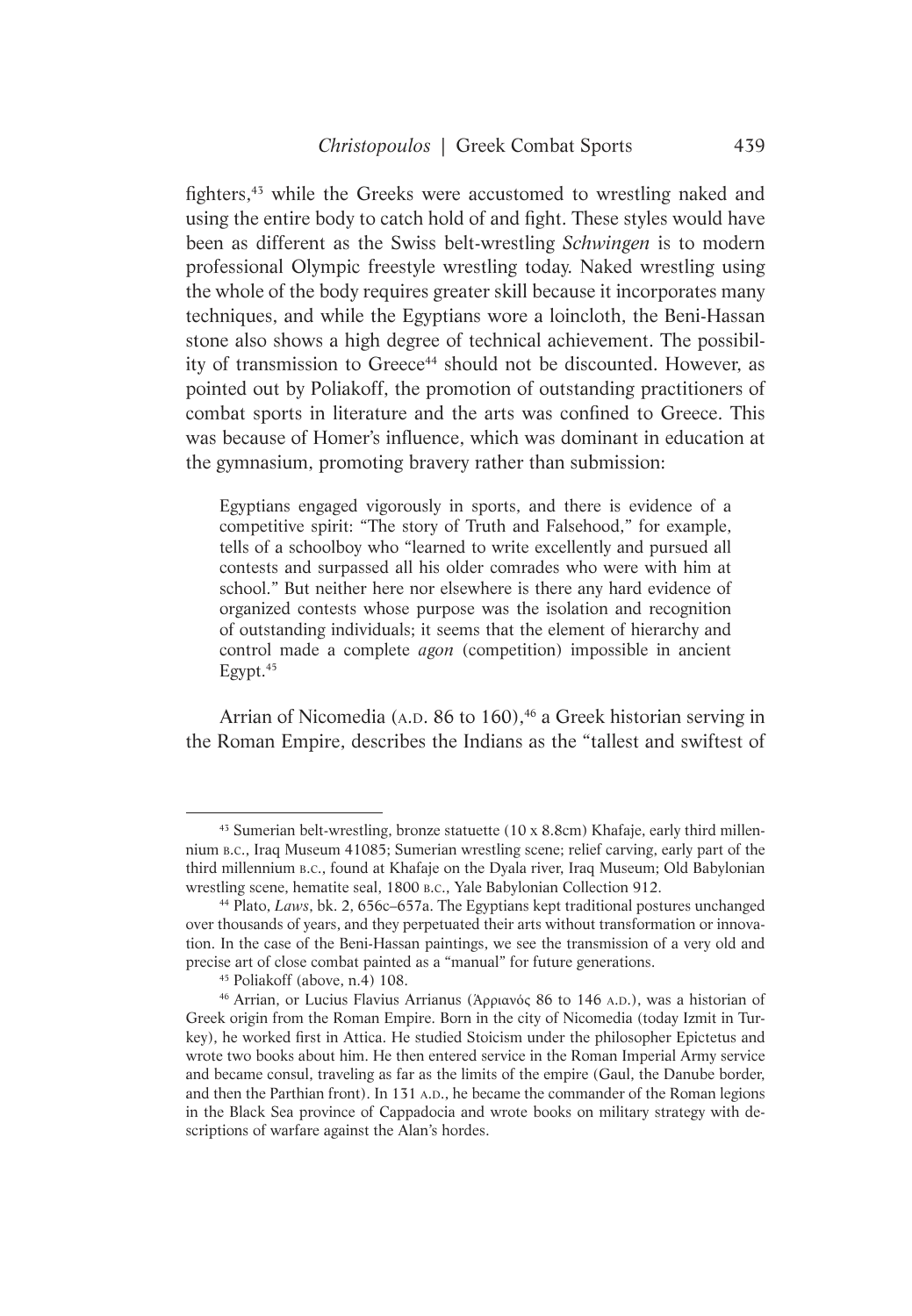#### 440 *Classical World*

all humankind" and accustomed to boxing and wrestling duels before getting married.47 A Mesopotamian relief from the early second millennium B.C. depicts two boxers in a duel, showing that the tradition was also in vogue in Asia even before the time of the Trojan war.<sup>48</sup> However, this can only be taken to imply that bare-handed fighting traditions were practiced in the whole of the Eurasian continent at different levels as a means of demonstrating individual bravery through kicking, punching, or wrestling. To elevate bare-handed combat sports to a science would require regular competitions and technical transmission via special establishments such as the Greek gymnasiums and *palaestra*, where this aspect of education was considered to be an imperative ethical achievement. In the earliest combat-sports traditions outside the Greek world, boxing or wrestling did not appear to be as prestigious as in the *Panhellenic* competitions. Otherwise, their fame would have surpassed that of the Greeks during the time of the Olympic Games from 776 B.C. to <sup>A</sup>.D. 336 The Roman and Parthian kings had personal Greek bodyguards and athletics were practiced mainly by Greeks, who were referred to as champions in combat sports. Horace (65–8 B.C.) admits that the "little Greeks" (*Graecari*) were better than the Romans in combat sports and that it would be unreasonable for the Romans to say, "We are better than the Greeks at wrestling":

After hunting the hare or wearily dismounting from an unbroken horse, or else, if Roman army exercises are fatiguing to one used to Greek ways, it may be the swift ball takes your fancy, where the excitement pleasantly beguiles the hard toil, or it may be the discus (by all means hurl the discus through the yielding air)—well, when toil has knocked the daintiness out of you; when you are hungry and thirsty, despise, if you can, plain food; refuse to drink mead, unless the honey is from Hymettus and the wine from Falernum.<sup>49</sup>

The Tamil kings of India also recruited *Yavana* (Greco-Romans) as palace guards and in China the acrobatic and combat-sports skills

<sup>47</sup>Arrian, *Anabasis*, *Indica*. 8.17.

<sup>48</sup>Mesopotamian Boxers, relief carving, Ashunnak, early second millenium B.C., Louvre Museum.

<sup>49</sup>Horace, *Satire* 2. 15–19. H. R. Fairclough, *Horace. Satires, Epistles and Ars poetica* (Cambridge, Mass., 1926), *leporem sectatus equove lassus ab indomito vel, si Romana fatigat militia adsuetum graecari, seu pila velox molliter austerum studio fallente laborem, seu te discus agit (pete cedentem aera disco) – cum labor exuderit fastidia, siccus, inanis sperne cibum vilem; nisi Hymettia mella Falerno ne biberis diluta*.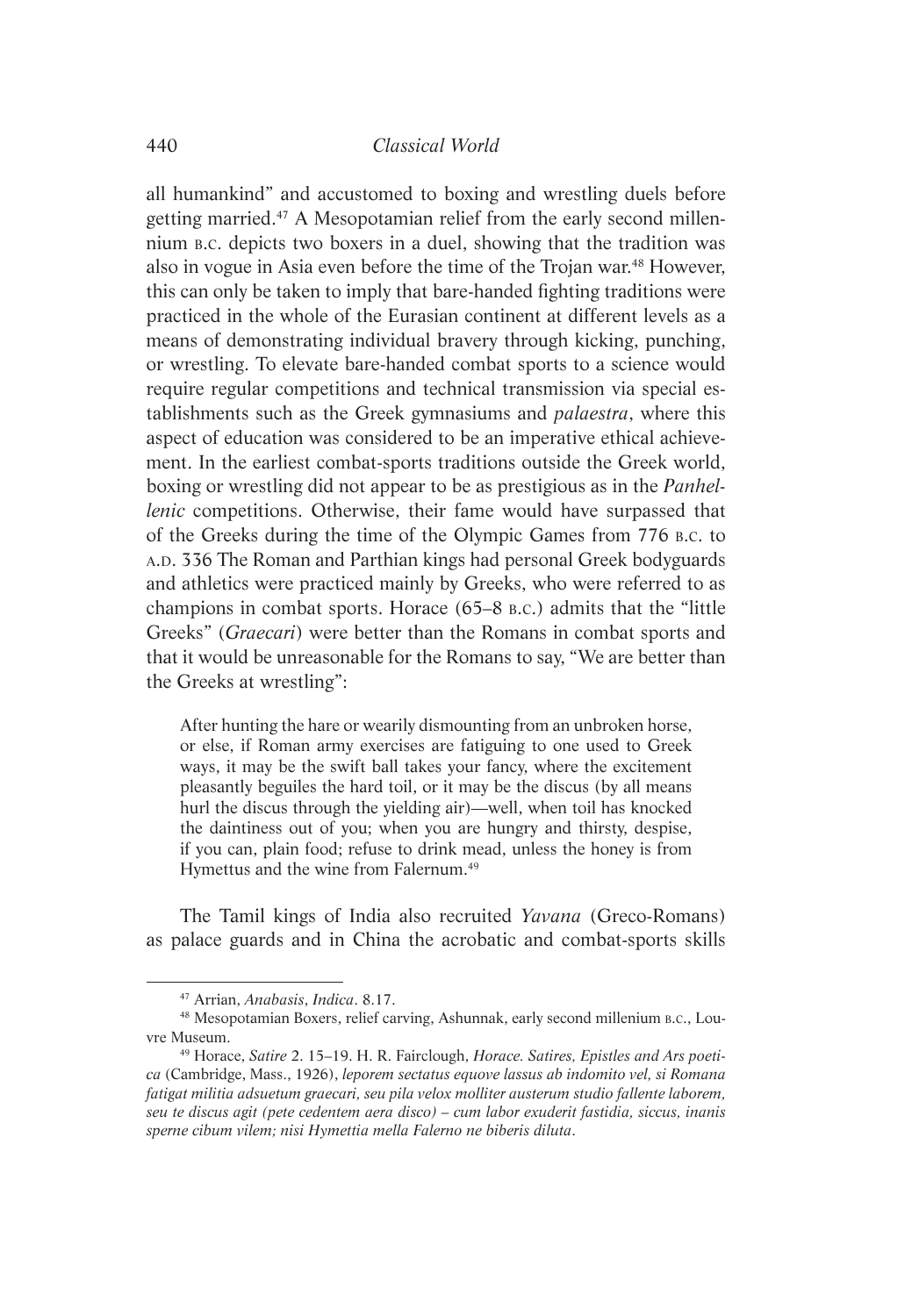of the *Lixuan-Daqin* (Greco-Roman) athletes were famous. Regular boxing training under the supervision of an experienced teacher, which had been institutionalized by the Greeks, became commonplace. Boxing competitions were a major event from the eight century B.C. and the regular training of athletes for victory was a goal pursued by young men from the various Greek communities. A victory in a Panhellenic competition would mean fame and fortune for the winner,<sup>50</sup> because of its connections with past heroic traditions. Boxing contests were very violent, lasting up to four hours and only finishing when one of the contestants gave up or was disqualified for the use of a prohibited technique. A satiric poem, written by Lucillus, even makes fun of an athlete's unrecognizable face:

When Ulysses returned to his birthplace after twenty years of absence his dog recognized him immediately. You, on the other hand, are so unrecognizable after four hours of fighting that neither dogs nor people will know who you are. If you take one look in the mirror you will swear you're not Stratofon.<sup>51</sup>

Eurydamas from Cyrene is said to have lost his teeth during his fight and swallowed them so as not to give satisfaction to his adversary, according to the Roman author Aelian.<sup>52</sup> The boxers used head protection and leather bands, called *imantes* or *sphaira*, around their fists in the place of gloves.<sup>53</sup> In Roman times, boxers also wore iron rings called *caestus*54 on their fists, for the amusement of the Roman spectators during gladiatorial contests.

Philostratus, a Greek living in the Roman Empire in the third century A.D., describes clearly how the bands of leather were tightened around the boxers' fists and why pigskin was prohibited in boxing competitions.<sup>55</sup> Unlike modern boxing, *pygmachia* also used various open-hand

<sup>50</sup>Plutarch *Solon.*23.3.

<sup>51</sup>Lucillus, *Anthologia palatina*. 11.77.

<sup>52</sup>Aelian (A.D. 175–235), *Diverse Stories*, 10.19.

<sup>&</sup>lt;sup>53</sup> Sphaira or "sphere" would mean "round padded glove," less dangerous than the *imantes*. "In order to imitate as closely as possible fighting in the ring, we would wear *sphaira* instead of *imantes* so that we could practice striking and avoidance of blows as much as possible" (Plato, *Laws* 8.830b). *Sphaira* would also sometimes refer to ball games.

<sup>54</sup>The Romans included spikes, studs, iron plates, cutting blades or "limb-piercers" (*myrmex*). See H. M. Lee, "The Later Greek Boxing Glove and the 'Roman' Caestus: A Centennial Reevaluation of Jüthner's Ueber antike Turngeräte." *Nikephoros* 10 (1999) 161–78.

<sup>55</sup> Philostratus, *On Gymnastics* 10.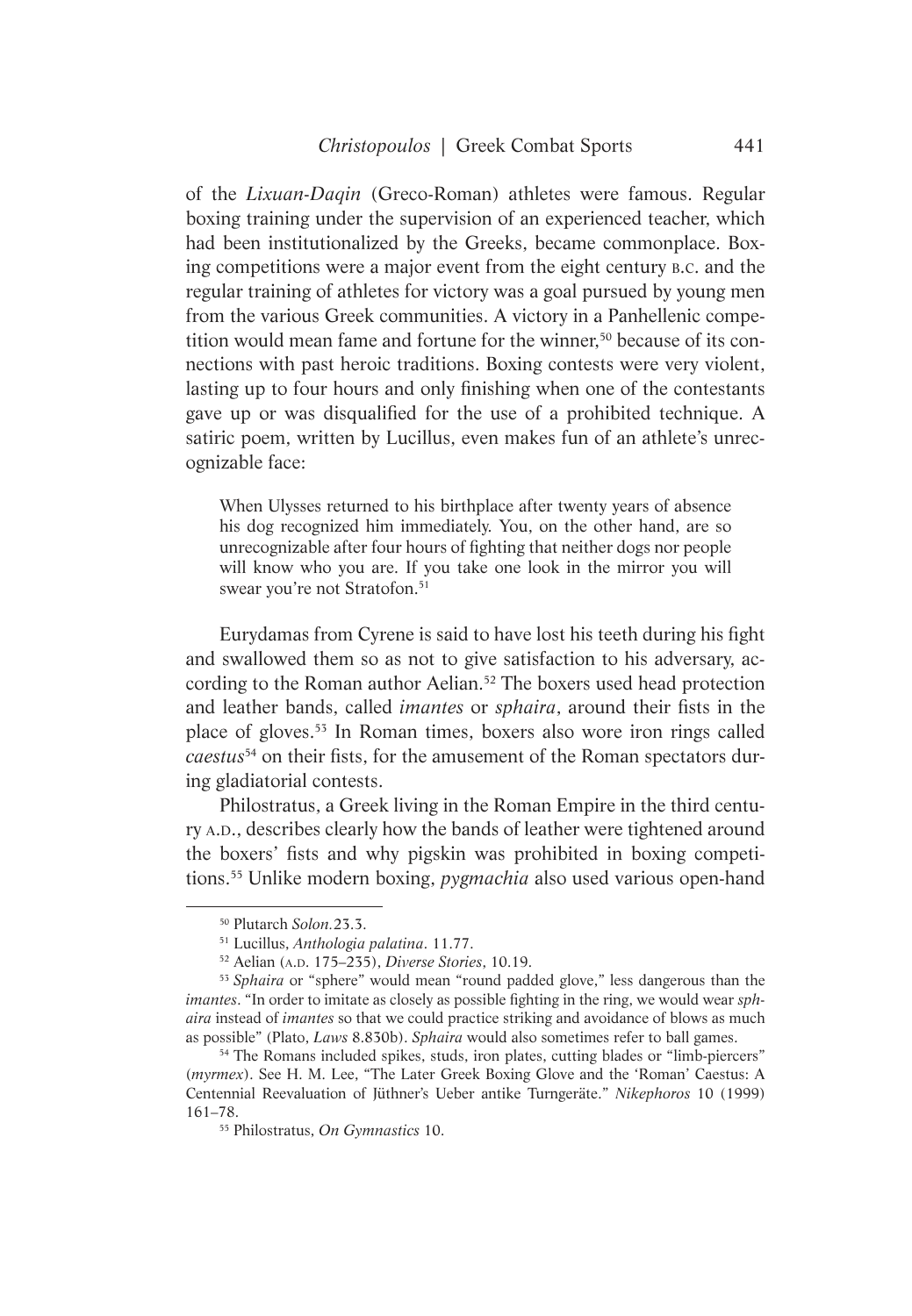strikes, as indicated by various sources. In Homer's verses, Apollo came down to earth to kill Patroclos with an "open-palm strike to his back"<sup>56</sup> and Damoxenos pierced the internal organs of Kreugas with a finger strike (plate 2).<sup>57</sup> Vase paintings also depicted ancient boxing practices, as in the case of the pseudo-Panathenaic amphora from Exarchos in Locrid by the painter Eucharides (~500 B.C.), which shows a palm strike and a forearm block (plate 3).

The painting of Eucharides also shows the unusual "distended" abdomen of the athletes, as if filled with air, a characteristic that is seen today in China among the adepts of traditional combat sports. The use of the principles of *pneuma* together with other concepts from Greek medicine led to training in various breathing techniques that were later lost in the West because of the mind/body split introduced by the Catholic Church. Indeed there is no trace of this practice in the Western world today. The explanation of Pausanias concerning the fight of Damoxenos, that "with the sharpness of his nails and the force of blow he drove his hand into his adversary, caught his bowels, and tore them out,"58 is incomplete in my opinion.

Pausanias, a second-century A.D. traveler and geographer, must have had a superficial understanding of what he heard, since he had no practical knowledge of ancient *pygmachia* training. To pierce the human body with one's bare hands requires strengthening of the fingers together with explosive power developed through breathing exercises, allowing one to apply the muscular strength of one's whole body instantaneously when striking (plate 4). Standing without changing position, and breathing techniques such as those used by Melankomas or those described by Oreibasius,<sup>59</sup> were an integral part of a boxer's training to fill his body with *pneuma*. Today in China, the best traditional boxers<sup>60</sup> are those who

<sup>&</sup>lt;sup>56</sup> Homer, *Iliad* 16.777. "And Apollo took his stand behind him, and smote his back and broad shoulders with the flat of his hand, and his eyes were made to whirl".

<sup>57</sup>Pausanias, 8.40.3–5.

<sup>&</sup>lt;sup>58</sup> Pausanias, 8.40.4.

<sup>&</sup>lt;sup>59</sup> Oreibasius (A.D. 320–400) was the personal physician and doctor of the emperor Julian. He studied in Alexandria with Zenon of Cyprus and went to Delphi to offer his services; in exchange he received the "last oracle of the *Pythi*": "Report to the emperor, that fallen is [the] splendid hall, and that Phoibos no longer has [his] house. Neither the prophesying laurel nor the well will talk anymore, silent also is the babbling water." (Εἴπατε τῷ βασιλεῖ, χαμαὶ πέσε δαίδαλος αὐλά, οὐκετι Φοῖβος ἔχει καλύβαν.Οὐ μαντίδα δαφνήν, οὐ πηγὴν λαλέουσαν, ἀπέσβετο καὶ λάλον ὕδωρ.)

<sup>&</sup>lt;sup>60</sup> The best fighting athletes I saw during my ten years in China were those who practiced inner-breathing exercises to move the *pnevma* (*Qi*氣) within the body, or *Qigong* (氣 功) ("*pneuma work*") exercises.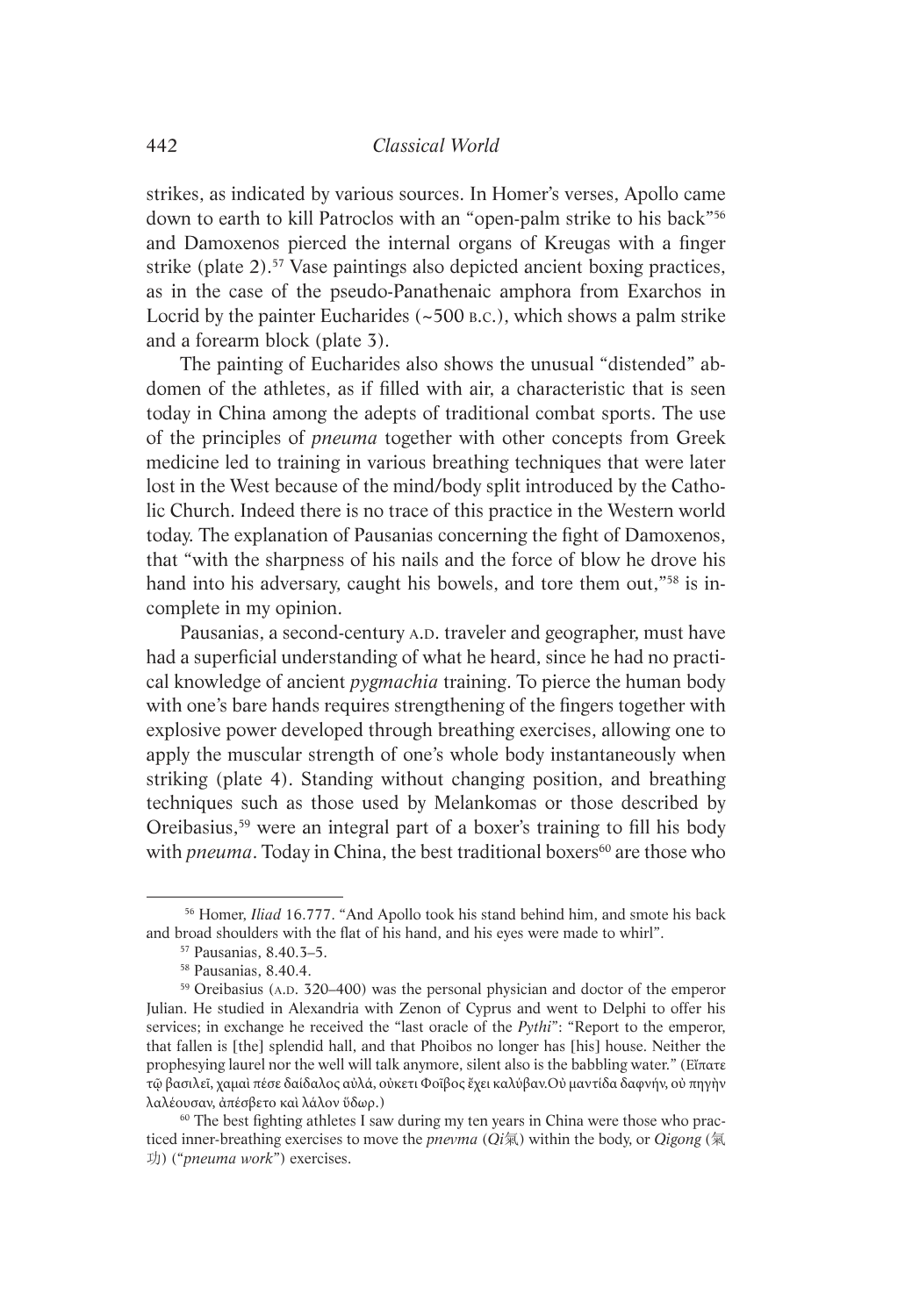apply the notion of an inner vital breath or energy. Oreibasius called this type of exercise "side therapy" or *apotherapia*, techniques which developed the athlete's strength through inner breathing exercises or massage to activate the *pneuma* within their bodies. He advised combat-sports athletes to breathe from the lower abdomen, and to push the *pneuma* down using other types of breathing exercises, and also to speak with a deep voice, in order to open and fill the "empty spaces of the body."

We will prescribe what we call the retention of the vital breath (*tou pneumatos*). . . . That is for the same reason that an important part of *apotherapy* consists of suspending and holding the breath by the tension of all the muscles of the breast and by relaxing the muscles of the stomach and the diaphragm; in this way, the excrements are pushed down. The next step is to submit the *apotherapy* to the inner organs of the lower stomach by softly tensing the muscles. . . . The best gymnasts also use the exercises of holding the *pneuma* and the *apotheraeutic* massages. . . . That is why I agree with those who use *apotherapy* in the middle of the [gymnastic] exercises, especially for those that are in charge of the training of the "combat sports" (*barea agonismata*) athletes.<sup>61</sup>

There is a strong parallel here with the traditional combat sports practiced in present-day China. One example (there are many) comes from a text written at the end of the twentieth century by a famous Chinese boxer. It shows the importance he gives to the inner principles of the body. Although the text was written around two thousand years after Oreibasius, the parallels with ancient Greek combat sports are obvious insofar as the *pneuma* had the same importance as the  $Q_i$  ( $\overline{\mathcal{R}}$  vital energy) in training.

Breathing in and breathing out are the two natural causes for what attaches us to life and the universe, but the techniques of breathing are far from known. The man who has achieved good breathing is in conformity with nature, and the two actions of inhalation and exhalation must be used properly, because when the air returns to the stomach it is like a food which one would absorb. The internal body organs move in pair with breathing and consequently, if this latter is not in conformity, the inner organs will be damaged. If breathing is perfect, the internal body will be in coordination and the five elements will be in harmony. It is for this reason that the followers of martial arts begin with the *Qigong* exercises so that they can bind their internal functions in order to unify the *Qi*. The way to use the *Qi* when the body moves, is not to let it disperse, because if it is dispersed, the feet

<sup>61</sup> Oreibasius 6.16.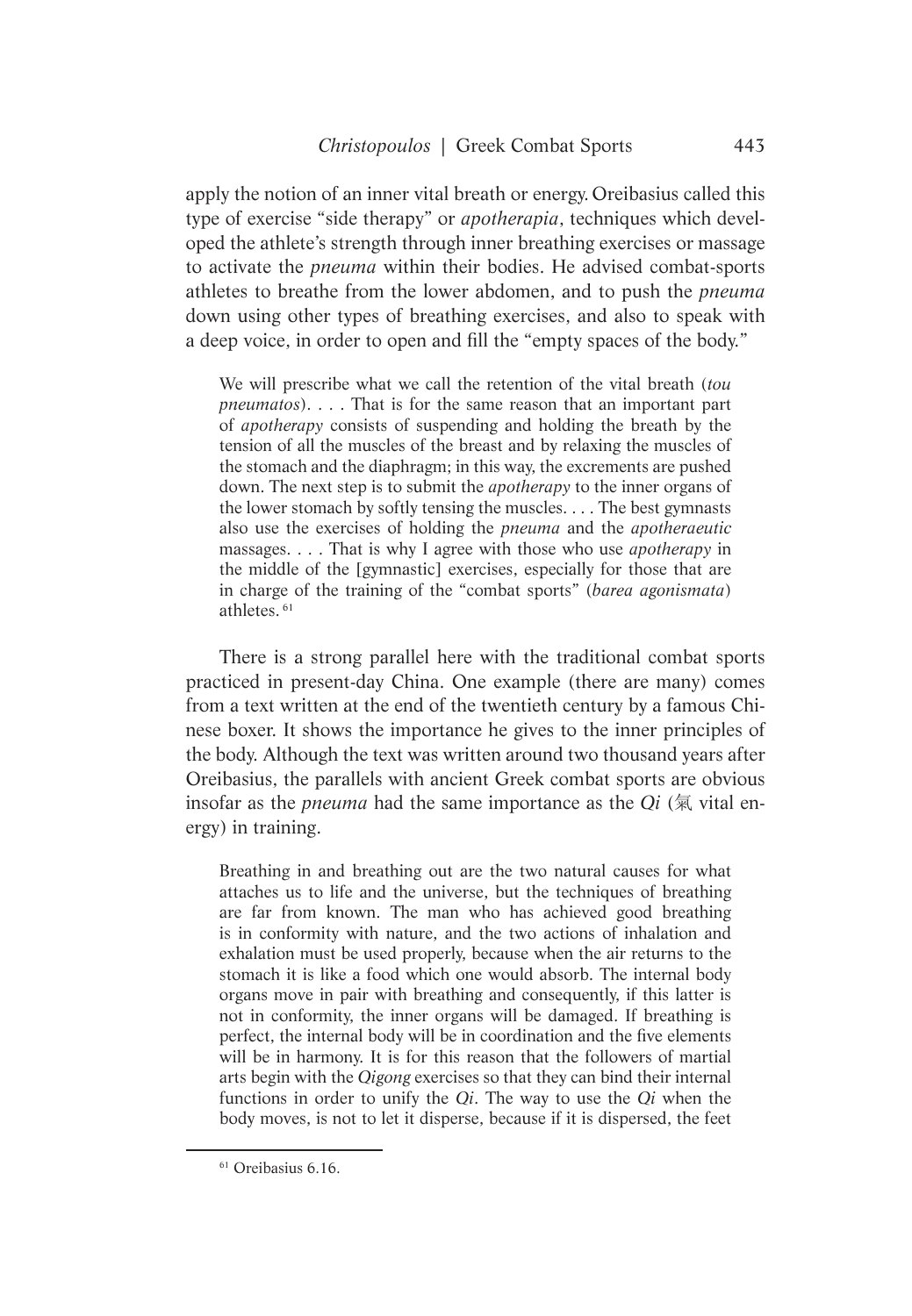are as if "without roots." The follower who is balanced and calm has the *Qi* that descends and reinforces the base of the body, and thus has flexible hands and fast arms at the time of training. Then, when it manifests its force in fighting, he has great power. The *Qi* should not however be forced, but allowed to act without damaging it and without damaging the body, so that the attack is lightning fast, clear, and precise. The practice of *Qigong* in *Tongbeiquan<sup>62</sup>* and the martial arts in general is the most important thing, and the follower should absolutely not neglect this aspect . . . People who have a powerful heart, have the tendons and bones that make it possible for the *Qi* to circulate abundantly in the body. They are calm and they use the power of their body to control their breathing. Their movements are flexible and fast, their bodies are round, their hands have a circular motion, and they are fearsome and tough at the time of fighting.<sup>63</sup>

Plato also maintained that the medical doctor Herodicos created "health gymnastics" for longevity and protection against diseases.<sup>64</sup> Many details of ancient Greek combat sports are reminiscent of the way the Chinese practice traditional boxing, including techniques that have disappeared in the West, such as using the back of the hand to strike<sup>65</sup> or blocking with forearms (plate 5). The thumb was also sometimes used to hit particular points of the body in Greek boxing,<sup>66</sup> just as today's Chinese, Japanese, Vietnamese, and Indian boxing styles employ a finger to hit vital points. Anacharsis gave a clear description of boxing competitions after attending a fight during his "Travels in Greece":

Their heads were covered by a sort of bronze skullcap (*amfotides*) 67 and their fists bore a kind of glove that in fact consisted of leather

<sup>62</sup>*Tongbeiquan* 通背拳, sometimes called *Tongbiquan* 通臂拳, is a school of Chinese boxing recorded from the sixteenth century that imitates the natural movements of the ape.

<sup>&</sup>lt;sup>63</sup> From an article by Master Guo Xianghe of the School of Eagle Claw Boxing 鷹爪 拳法, copied from the manuscript of his father, *On Tongbeiquan*; *on Qigong*. *Wudang* 武 當Magazine (Beijing 1999).

<sup>64</sup>Plato, *Republic*, 3.406.

<sup>&</sup>lt;sup>65</sup> This painting from an amphora in Tarante Museum of Archaeology shows a boxer ready to slap with the back of his hand.

<sup>&</sup>lt;sup>66</sup> Boxing with thumb extended; Euboean amphora, sixth century B.C., Vatican Museum, Astarita 27.

<sup>67</sup>In early boxing, the athletes appear to have worn real bronze helmets as the "*Rython*  of the boxers" shows, or Philostratus's description of early boxing contests (*Gymn*.9). Later, special leather protections called *amfotides* were used by the boxers; see Oreibasius (5.33). Xenocrates advised the use of *amfotides*, especially for children (Plutarch, *Moralia* 825 E).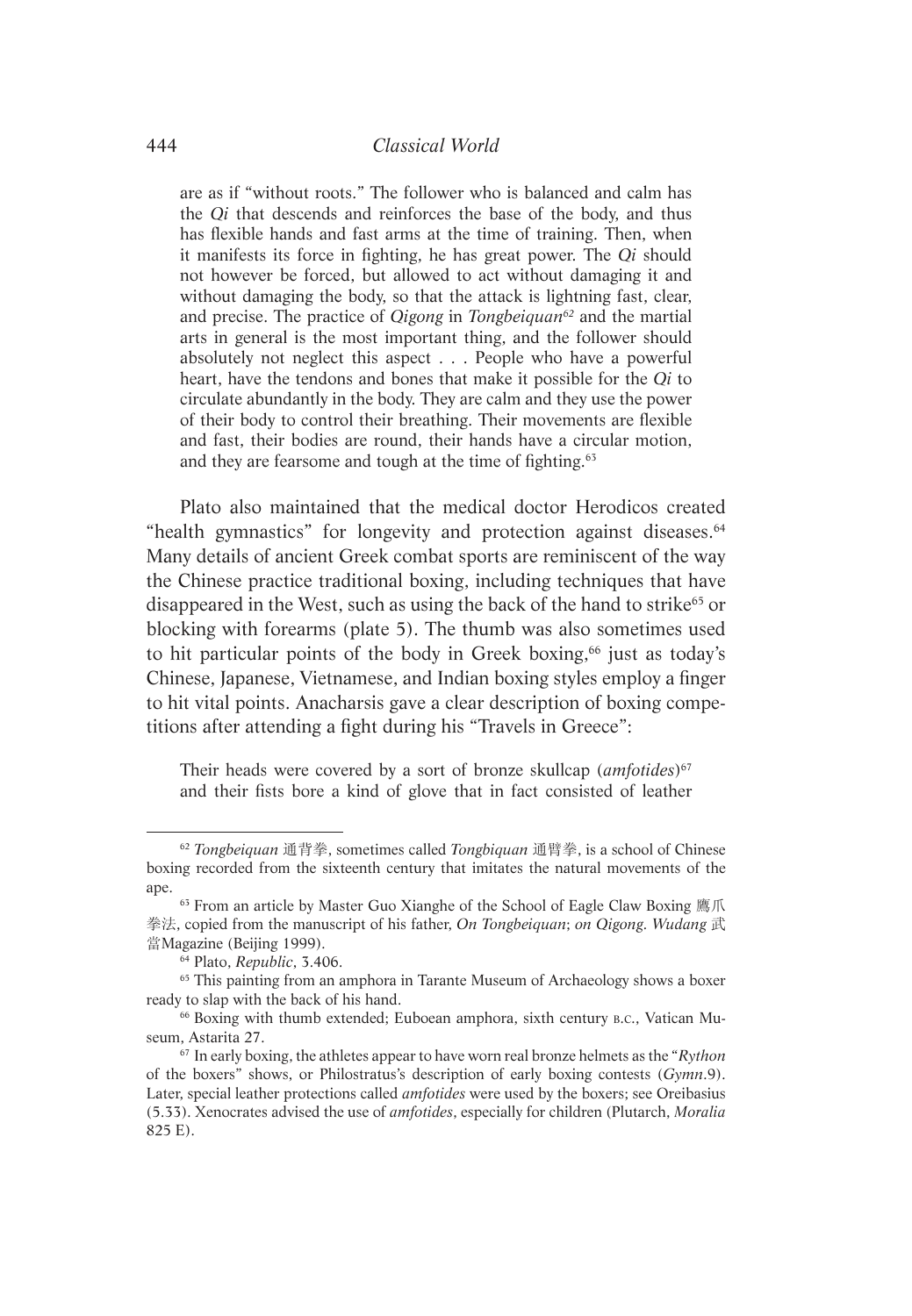thongs wrapped around their forearms. The attacks were as various as the wounds that followed. Sometimes we saw two athletes making various moves so as not to have the sun in their eyes, spending hours watching each other, waiting for the moment when the adversary would leave a part of his body without protection. Or they kept their arms stretched up, moving them rapidly to protect their heads, and not let the other come too close. Sometimes they attacked with fury and fell on each other, hitting hard with a shower of punches. We saw some precipitating themselves on their adversary with raised arms, and the others who managed to dodge and let the attacker fall heavily to the ground, breaking all of his body. Others covered with deadly wounds, stood up suddenly and found strength in despair. Others were knocked out of the fights; they had no recognizable features at all, only the blood that they were vomiting in great quantities.<sup>68</sup>

Statius (A.D. 45–96), the Graeco-Campanian poet from Naples, also describes a frightening scene from an antique boxing match:

Just as a mass of water hurls itself headlong onto a threatening rock, and falls back broken, so does he wheel round his angry foe, breaking his defense. Look! He lifts his hand and for a long time threatens his face or side, and thus, for fear of his hard weapons diverts his guard, cunningly plants a sudden blow, and marks the middle of his forehead with a wound; blood flows, and the warm stream stains his temples.<sup>69</sup>

Pythagoras himself is said to have been crowned in boxing, according to Eusebios of Cesarea (A.D. 265–339). During the forty-eighth Olympiad (588 B.C.), Glycon of Croton won the *stadion* race. Pythagoras of Samos was excluded from boxing in the junior category because of his effeminate appearance, but he was still able to participate in the adult contest and beat all his adversaries.<sup>70</sup> Diogenes Laerce also writes that, having been expelled from the junior category, Pythagoras went on to participate in the adult contest and beat all his adversaries.<sup>71</sup>

Some of the boxers had such excellent technique that they were never hit by their opponents. They were called "the untouchables" (*atravmatisti*), and included famous boxers such as Kleoxenos of Alexandria

<sup>&</sup>lt;sup>68</sup> Anacharsis, *Voyage du jeune Anacharsis en Grèce dans le milieu du quatrième siècle avant l'ère vulgaire*, M. L'abbé Barthélemy, tr., vol. 2 (Paris 1843) 305–306.

<sup>69</sup>Statius. *Silvae, Thebaid* I–IV.

<sup>70</sup>Eusebius of Cesarea (A.D. 263–339).

<sup>71</sup> Diogenes Laerce, *Pythagoras*, 47.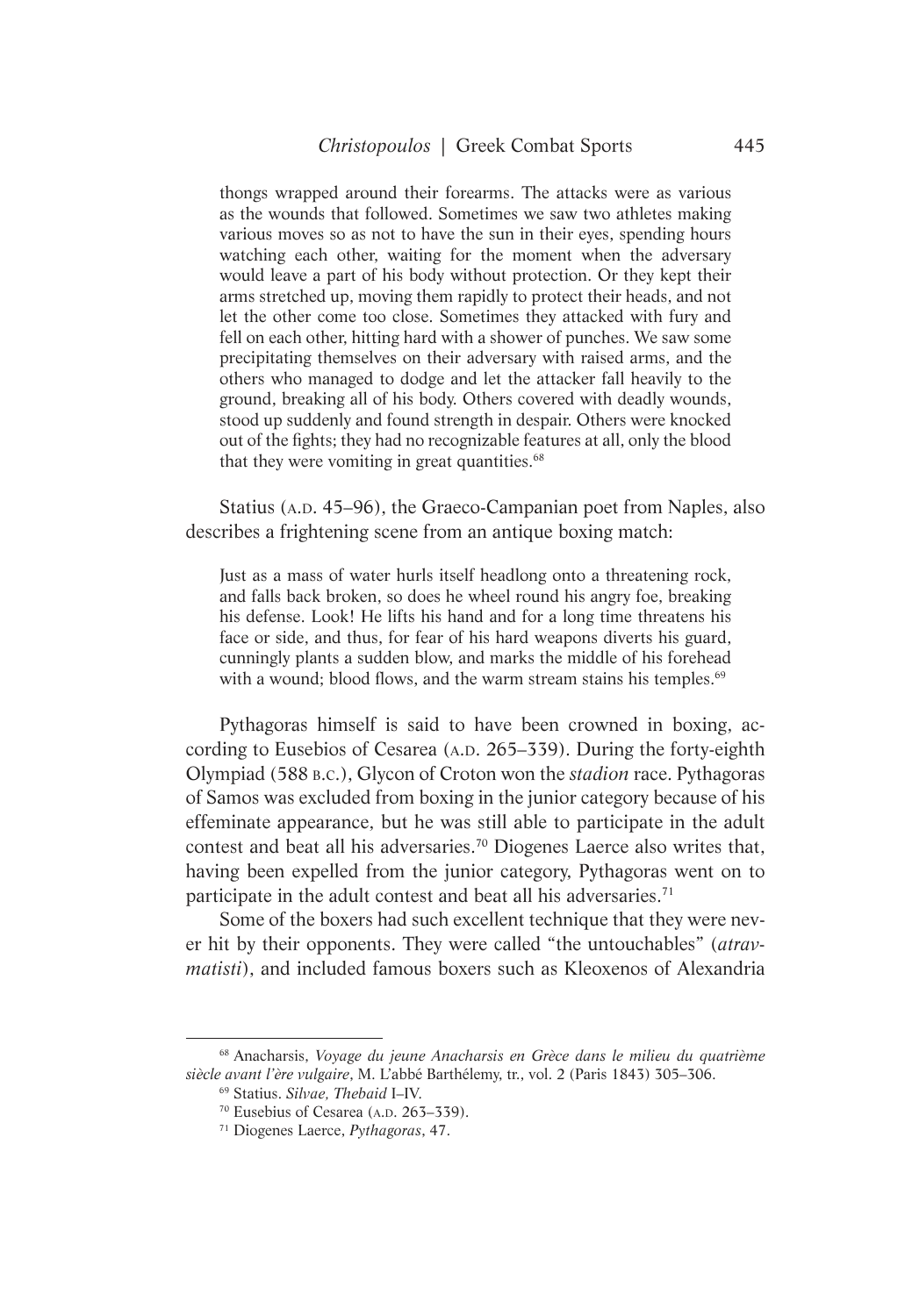(240 B.C.; one-hundred thirty-fifth Olympiad), Melankomas of Caria,<sup>72</sup> and Hippomachos. Hippomachos, son of Moschion, sustained no blows or injuries from his three successive opponents in the games.<sup>73</sup> Julius Africanus (A.D. ~200) wrote that Kleoxenos had never been injured in any of his fights, and that he won all the *Panhellenic* games without being hurt. Melankomas was particularly well versed in standing positions, which are practiced today in China,<sup>74</sup> but have been lost to the Western world.<sup>75</sup> He could remain standing for two days with his two hands raised,<sup>76</sup> a practice far removed from modern boxing. Being so skilful at his art, he was never beaten by his opponents and neither did he hurt them. He just let them exhaust themselves. Dio Chrysostom (A.D. 30–117) wrote that he had perfect control over his mind and body:

The most fantastic thing is that he was not only undefeated by his adversaries, but also by hard training in the heat, avoiding hunger, and sexual desires. The men who wish to be superior to their adversaries should not be defeated by these things. If Melankomas did not have control of himself (*enkrateo*),<sup>77</sup> I doubt that he would be superior in strength, even if he was naturally strong.<sup>78</sup>

Claudius Aelianus maintains that the *pankration* champion Kleitomachos turned his head when he saw dogs copulating on the street, and that he left banquets when the men started to speak of sex,<sup>79</sup> so as to maintain his inner strength and concentration. Even today, professional boxers avoid sex, excessive food, and alcoholic drinks during the training period preceding a match. Oreibasius proposed very precise exercises for the "Heavy Games" athletes:

<sup>72</sup> On Melankomas, see V. Visa-Ondarcuhu, "A propos de Melancomas: Observations sur des Techniques de pugilat antique et sur le Système du Klimax," *Nikephoros* 16 (2003) 147–56.

<sup>&</sup>lt;sup>73</sup> Pausanias, 6.12.6.

<sup>74</sup>*Zhanzhuang* 站樁 is an exercise used by boxers in China that consists of staying in a fixed position and breathing with the lower part of the abdomen.

<sup>&</sup>lt;sup>75</sup> See S. G. Giatsis, "The Byzantine Views on the Human Body Form the Basis for the Physical Activities in this Period*," Nikephoros* 2 (1989) 153–73.

<sup>76</sup>Dionis Chrysostom, *Discourses* 28.7.

<sup>77</sup> From the words κράτος (strength) and εν (inside). *Enkrateo* "Interiorizing his suffering through mental strength."

<sup>78</sup>Dionis Chrysostomi*, Discourses* 28.12; 29.14.

<sup>79</sup> Aelian, *Varia Historia*, 3.30.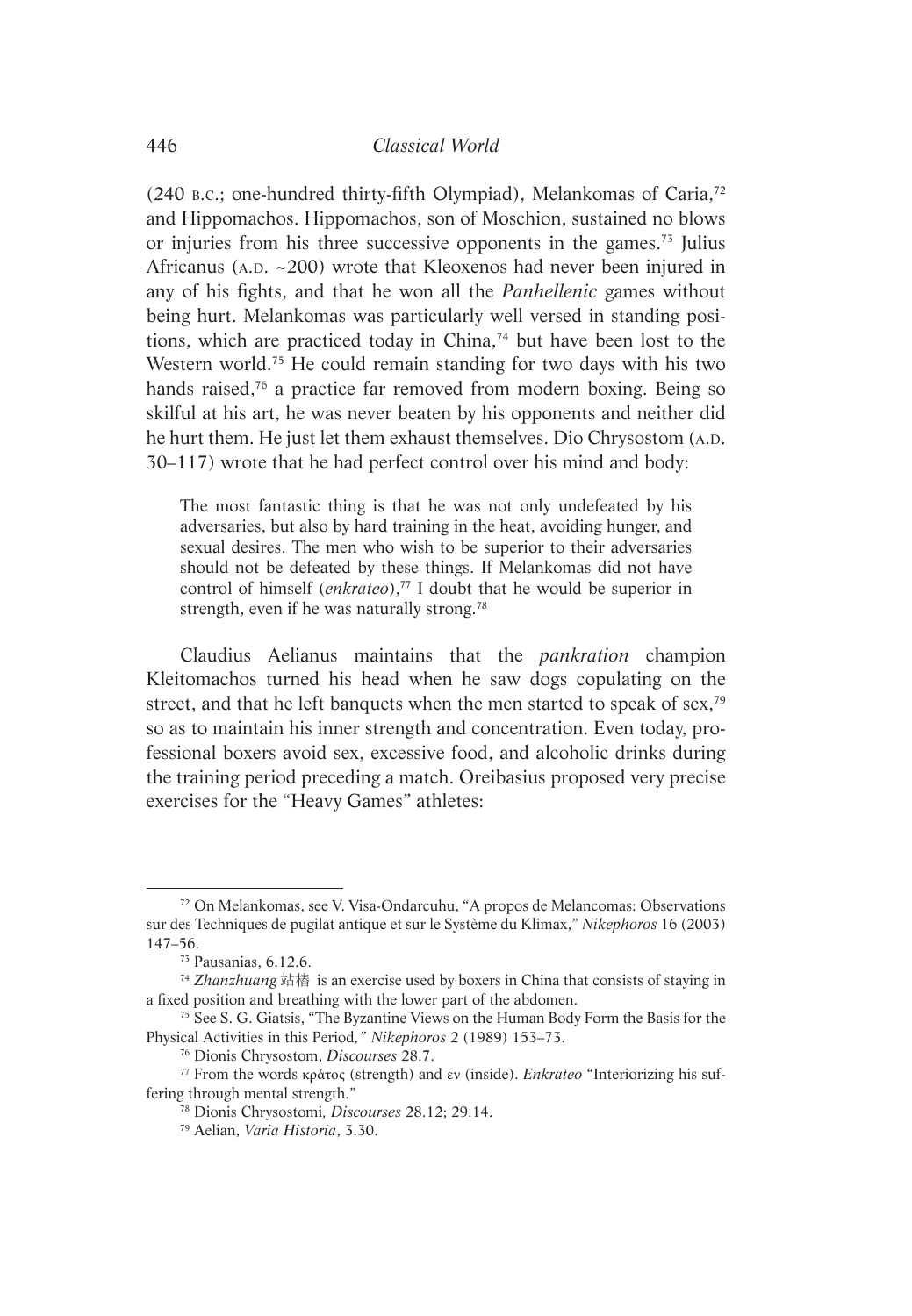. . . .To hold four horses at the same time, to lift a significant weight, moving or standing, belong to this kind of exercises. Walking up a slope, climbing on a rope, holding his fists closed, stretching or raising his arms and staying a long time in this position, resisting the effort of someone trying to push them down from a straight stance, moving or staying a long time in a fixed position holding weights, all belong to the same category [of training]. There are thousands of similar exercises that need force in the *palaestra*. The experience and the habit of those are found with the *paidotrib,* a figure as different from the gymnast as the cook from the doctor.<sup>80</sup>

When the fights had no time limit (ακριτος), both of the opponents were required to remain in a fixed position (κλειμάζειν), giving and receiving blows in turn.<sup>81</sup> When striking a blow, the athletes sometimes grunted, as in present-day Chinese or Japanese martial arts, in order to unify their inner powers of will and *pneuma*. They strove to strike with their entire bodies, grunting from the lower abdomen so as to draw out their entire mental and physical force instantaneously.<sup>82</sup>

Kicking was also usual in Greek "boxing," as many vase paintings and texts show, such as those of Philostratus, which describe the kicking of shins,83 and Oreibasius, which describe kicking an invisible adversary.<sup>84</sup> Lukianos writes that combat-sports athletes fought each other by kicking, and that they "jumped as if they were running, but stayed in the same place, kicking in the air."<sup>85</sup> Kicking, punching, and using the elbows, the head, the shoulders, or the knees on bags were certainly common practice for both *pankration* and boxing athletes. Oreibasius advised the use of bags filled with flour or fig seeds for the weak, and sand for the strong. The athletes should use a hanging sandbag as a strengthening method, pulling, punching, or stopping it with the chest or other parts of the body while leaning back to reinforce their inner organs.<sup>86</sup> This exercise is still practiced in China with hanging bags, trees, or with two people bumping into each other, such that the body is hit

<sup>80</sup>Oribase*,* "Oeuvres complètes avec texte grec et traduction française établie par les docteurs Daremberg et Bussenmaker," *Imprimerie nationale*, vol. 6.14 (Paris 1851–1876) 474–75.

<sup>81</sup>Latte (above, n.7) (κλειμάζειν) παλαίειν. σκελίζειν. άπατᾶν. (vol. II) 96, 485.

<sup>82</sup>Cicero, *Tusc.* II, xxiii, 56.

<sup>83</sup>Philostratus*, On Gymnastics* 11.

<sup>&</sup>lt;sup>84</sup> Oreibasius, 6.29.

<sup>85</sup>Lucian*, Anach.* chap.3-4.

<sup>86</sup> Lucian*, Anach.* 6, 33.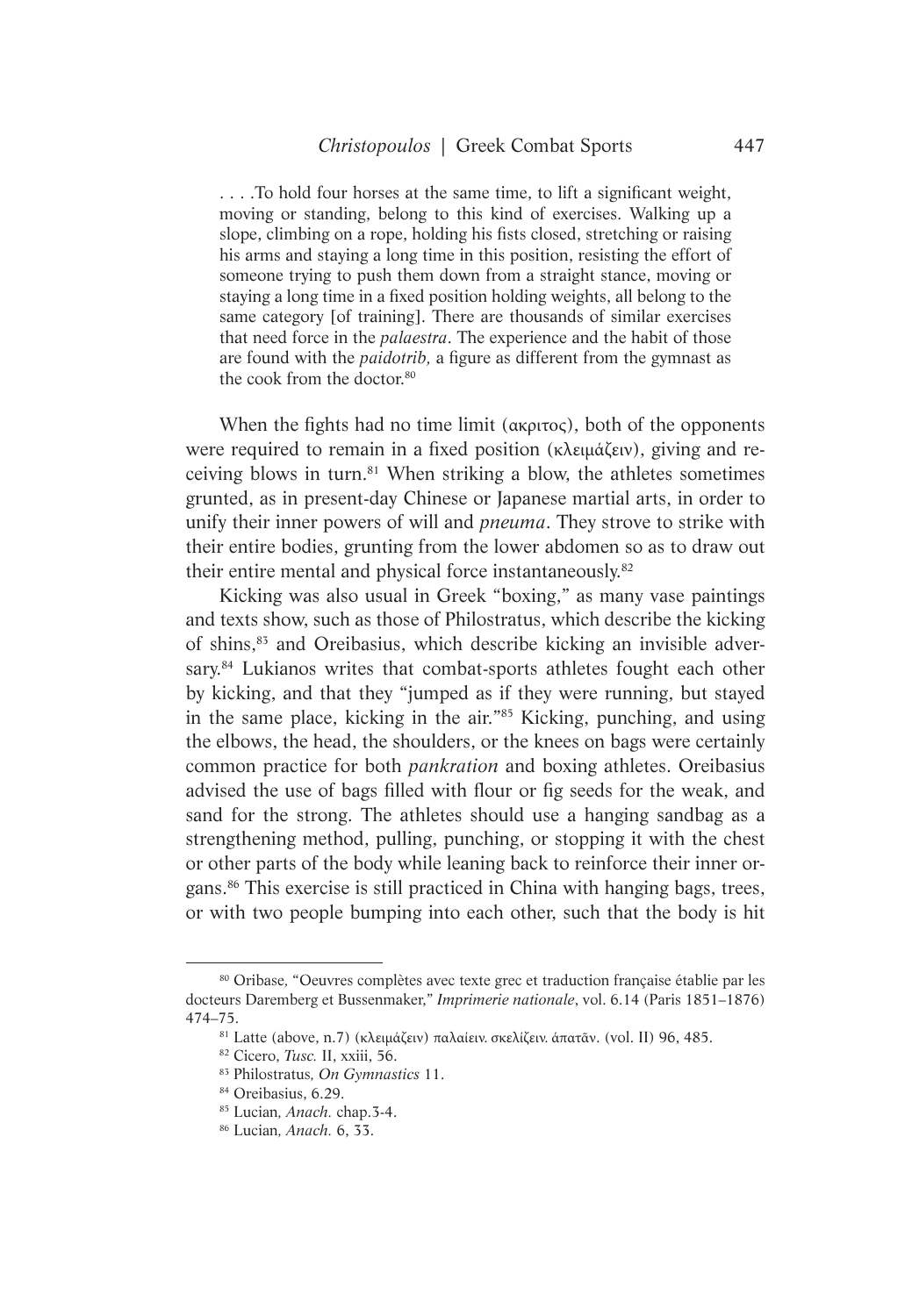with moderation and hence reinforced. The exercise is called "the work of hitting" or *paidagong* (拍打功).

Glaukos of Karystos was a famous boxer who knew nothing of boxing technique, but who was naturally talented. The son of a farmer, he first won at the sixty-fifth Olympiad in 520 B.C. Pausanias recounts his story:

Next to those that I have enumerated stands Glaukos of Karystos. Legend has it that he was by birth from Anthedon in Boeotia, being descended from Glaukos the sea-deity. This Karystian was a son of Demylos, and they say that he began working as a farmer. The ploughshare one day fell out of the plough, and he fitted it into its place, using his hand as a hammer; Demylos happened to see his son's performance, and thereupon brought him to Olympia to box. There Glaukos was inexperienced in boxing, and was wounded by his antagonists, and when boxing with the last of them he was thought to be fainting from the number of his wounds. Then they say that his father called out to him, "Son, the plough touch." So he dealt his opponent a more violent blow which forthwith brought him the victory.<sup>87</sup>

After this mythical fight, Glaukos won another three times at Olympia, eight times in Isthmia and Nemea, twice in Delphi, and many times in Athens, Rhodes, and other places. This is a perfect example of how a combination of natural strength and inner power is more important than just the practice of techniques. Other famous boxers included Moschos of Kolophon, who won at the four *Panhellenic* games. The very tall Diagoras of Rhodes was from a noble family, and Pindar praised him as a "fair fighter"<sup>88</sup> after his victory in 464 B.C. He never gave ground and he later won at Olympia and Delphi, and at Nemea, Athens, Thebes, Aegina, Megara, and other cities. Under his supervision his two sons, Damagetos and Akousilaos, won at *pankration* and boxing respectively in 448 B.C. This is an example of the transmission of bare-handed combat sports within a family. Two of the sons of Diagoras's daughters also became champion boxers.<sup>89</sup> The boxer Tissander, from Thasos, swam around his island birthplace, a distance of fifty kilometers, in order to develop his body strength. Another highly skilled boxer from Thasos, Theagenes, became a legend when he carried a bronze statue on his

<sup>87</sup>Pausanias 6.10.1–2, W. H. S. Jones and H. A. Omerod, trs., *Pausanias:* Description of Greece, vol. 3 (Cambridge and London, 1918) 59.

<sup>88</sup>Pindar. *Olympian Ode*, 7, 13–16. 80–95.

<sup>89</sup> Pausanias, 6.7.2.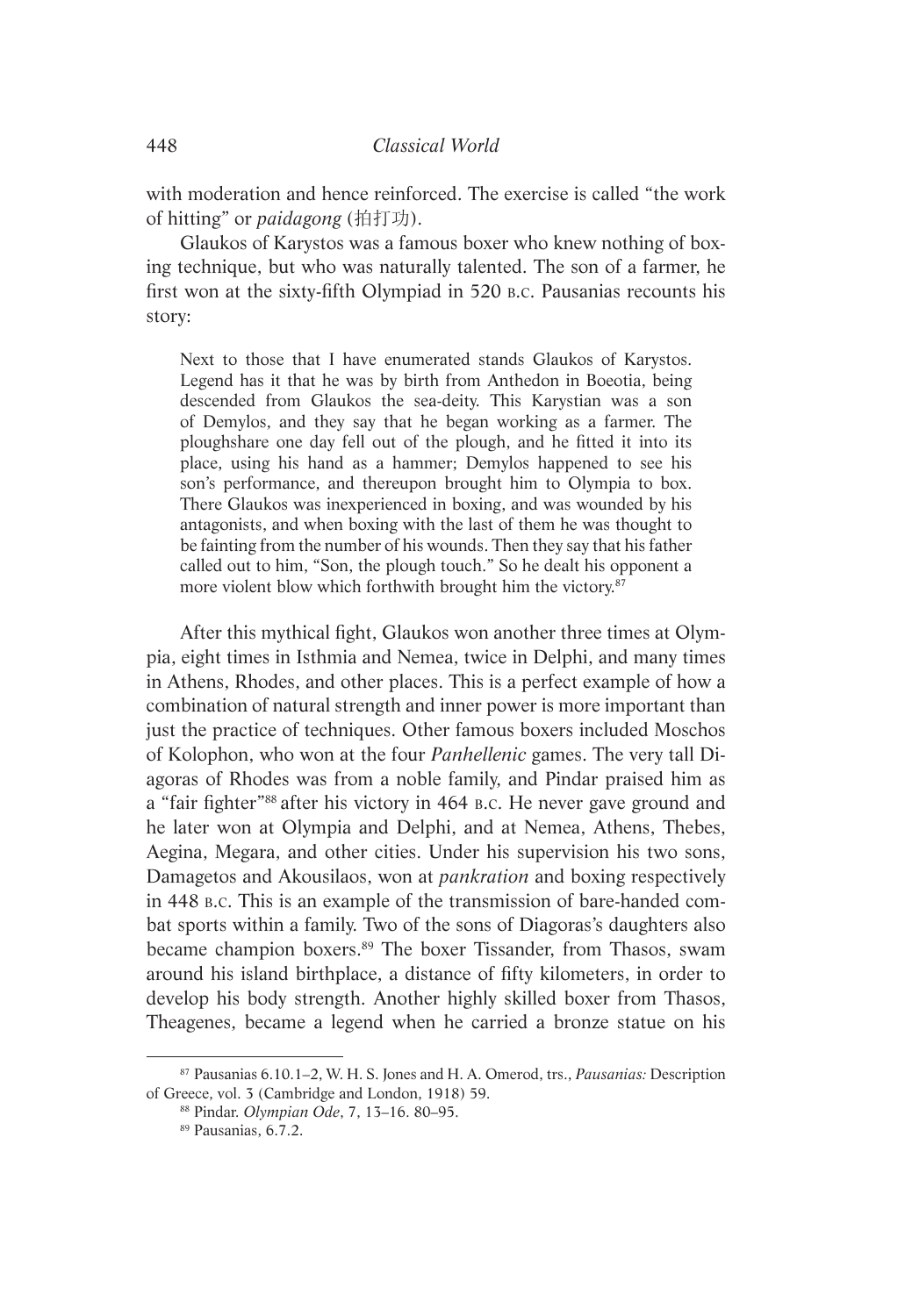shoulders from the sacred temple back to his house at the age of nine.<sup>90</sup> Strong and naturally skilled in bare-handed fighting, he won the boxing and *pankration* contests at the seventy-fourth Olympiad in 484 B.C.<sup>91</sup> Theagenes, who could eat an entire bull,<sup>92</sup> also won three times in Delphi, nine times in Nemea and ten times in Isthmia, sometimes at boxing, and sometimes at *pankration*. He subsequently decided to give up fighting to become champion in the long-distance race in Achilles' country. He beat all his opponents, and his victories brought him 1400 crowns.<sup>93</sup>

In 216 B.C. at the Isthmian games, Kleitomachos became the second after Theagenes to win in boxing and wrestling on the same day: "At Isthmia, he won the men's wrestling match and on the same day, he overcame all competitors in the boxing-match and in the *pancration*." <sup>94</sup>

V. Wrestling: *Pale*<sup>95</sup>

Wrestling was one of the most respected athletic events in Greece, having been introduced to the Olympics in 708 B.C., during the eighteenth Olympiad. Philostratus tells us that while boxing and *pankration* are often practiced alone through "shadow fights" (*skiamachia*), the wrestler proves what he is capable of, both in competition and in regular training.96 Even for training purposes, Philostratus recommends the "*gymnastis*" (coach) who has practical experience in fights, as opposed to the more sophisticated approach of the *paidotrib*. <sup>97</sup> The Greek word *pale* comes from the root "palm" (*palamai*). His literal meaning is "catching with the palm of the hand." Wrestling no doubt appeared in prehistoric times as a means of waging war and as a defense against wild animals, and the writings of Philostratus,<sup>98</sup> or Lukianos, corroborate this.

<sup>97</sup>Philostratus, *On Gymnastics* 14.

<sup>90</sup> Pausanias, 6.11.2.

 $91$  Pausanias, 6.6.5.

<sup>92</sup>Anacharsis (above, n.68) chap 8.

<sup>93</sup>Pausanias*,* 6.11.15.

<sup>&</sup>lt;sup>94</sup> Jones and Omerod (above, n.87) 91.

<sup>95</sup>Latte (above, n.7) (παλάμαι)· αἱ χεῖρες. καὶ αἱ τέχναι. ἐπεὶ δι' αὐτῶν πολλὰ μαιόμεθα.

<sup>(</sup>πάλη)· ἀγών From the word *palamai* "palm," also meaning "technique with the hand"; *Paly*, is an *agon* (athletic contest). (vol. III) 9.

<sup>96</sup>Philostratus, *On Gymnastics* 11.

<sup>98</sup> Philostratus, *On Gymnastics* 11.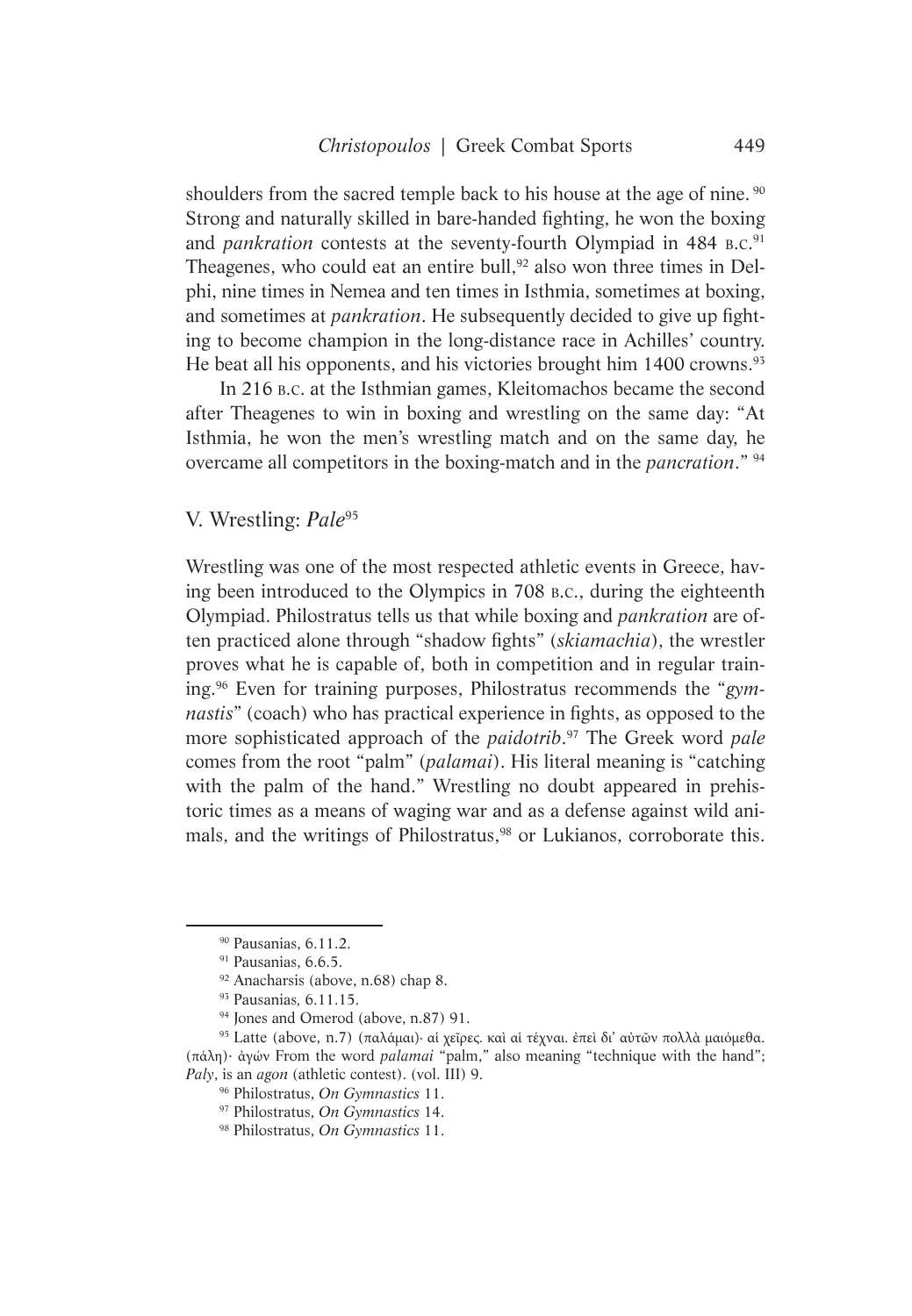According to Lukianos, Solon tells Anacharsis the Scythian that he should not laugh at the Greek custom of using oil, mud, and sand in the practice of wrestling because it was meant to increase strength on the battlefield.

As to the clay and dust that first moved your laughter, I will tell you now why they are provided. In the first place, so that a fall may be not on a hard surface, but soft and safe. Secondly, greater slipperiness is secured by sweat and clay. Combined (you compared them to eels, you remember), now this is neither useless nor absurd, but contributes appreciably to strength and activity. An adversary in that condition must be gripped tightly enough to baffle his attempts at escape. To lift up a man who is all over clay, sweat, and oil, and who is doing his very best to get away and slip through your fingers, is no light task, I assure you. And I repeat that all these things have their military uses too: you may want to take up a wounded friend and convey him out of danger; you may want to heave an enemy over your head and make off with him. So we give them still harder tasks in training, that they may be abundantly equal to the less.<sup>99</sup>

Wrestling in ancient Greece was very similar to modern freestyle wrestling in that it was also permitted to catch hold of the legs, as may be seen in numerous vase paintings and statues. Wrestling was a science of war from Egyptian times, with arm-locks, breaking the joints, and ground holds, together with full-body throws, as in today's Japanese *Jujitsu* (柔術) or *Judo* (柔道).<sup>100</sup> Remains of statues from limestone show that wrestling was designed for use in war. There are also many examples of body and arm locks in the texts of Heliodoros<sup>101</sup> or Lukianos, for example:

More vigorous is Tydeus than his foe, and superior in spirited valor; nor is it long before he has slipped from the other's hold and unequal weight, and encompassing him as he hesitates, fastens suddenly on his back, then swiftly enfolds sides and groin in a firm embrace and grips his knees between his thighs, and relentlessly, as he struggles in vain to escape from the grasp and force his hand against his side—a burden wonderful and terrible to see—raises him aloft.<sup>102</sup>

<sup>99</sup> H. W. Fowler and F. G. Fowler, Lucian, *Anacharsis or the Gymnasts*, vol. 3 (London 1905) 204–205.

<sup>&</sup>lt;sup>100</sup> See the comparison of Japanese combat sports with Greek combat sports by J. Möller, "Waffenlose Zweikämpfe in griechischer und japanischer Tradition," *Stadion* 25 (1999) 13–32.

<sup>&</sup>lt;sup>101</sup> Heliodoros of Emesa, *Ethiopian Tale*, 10.31.4.

<sup>&</sup>lt;sup>102</sup> J. H. Mozley, Statius, *Thebaid*, 6.898-904. Statius. I-IV *Silvae, Thebaid* (London 1928) 125–27.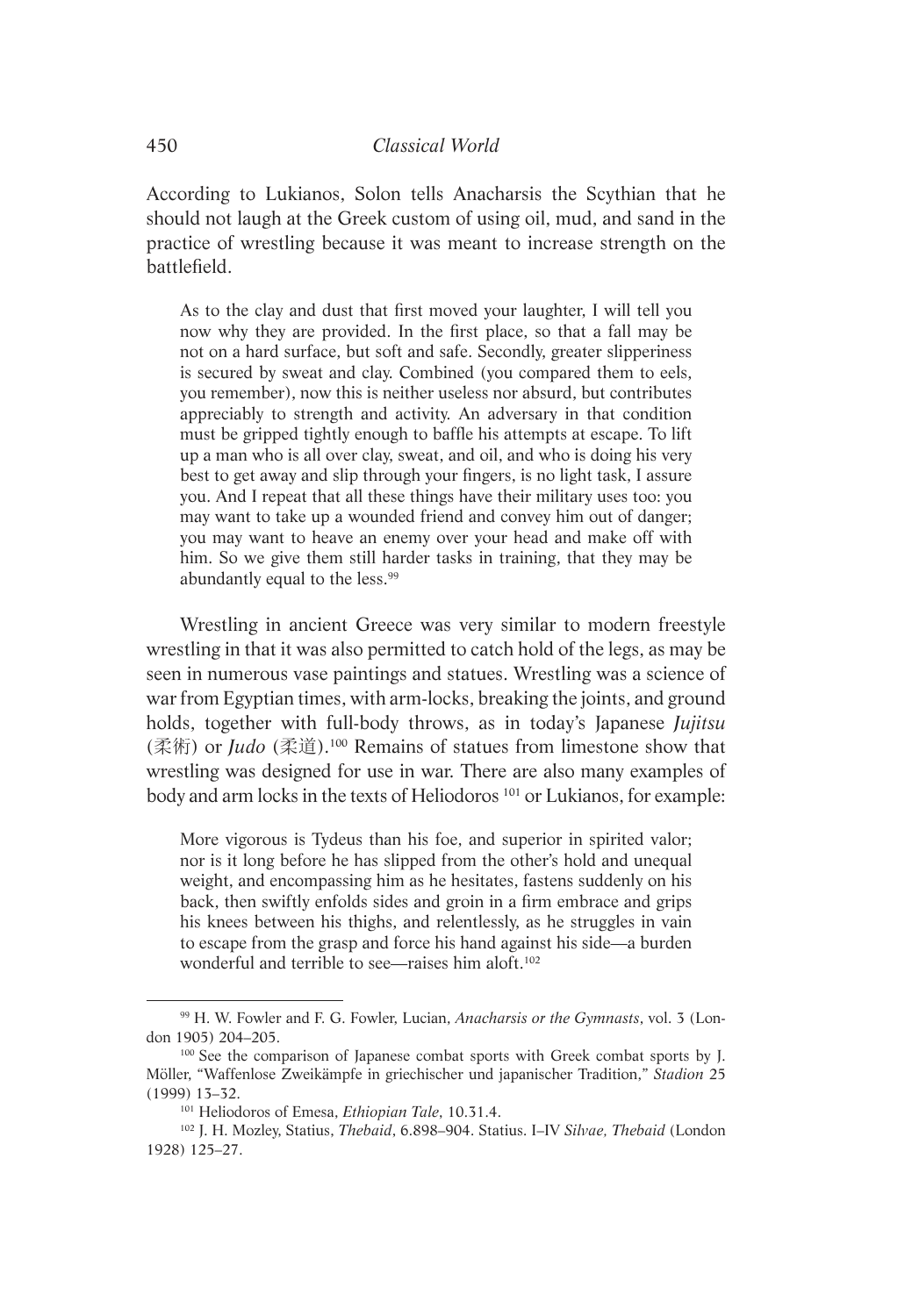Numerous archaeological discoveries demonstrate further similarities between ancient Greek and present-day Asian combat sports. These discoveries also demonstrate the greater variety of techniques in ancient Greek combat sports compared with modern Olympic sports, such as boxing or wrestling.

In "upper wrestling" (common wrestling, *pale* or *katabletike)*, the winner was required to throw his opponent to the ground three times. In "ground wrestling" (*kilisis-alindisis*), which was similar to modern Olympic freestyle wrestling, the winner was required to pin his opponent to the ground.<sup>103</sup> As in all the "heavy games," a contestant could raise his finger to signal that he was giving up the match. He was also considered to have lost the match if he was thrown out of the designated area.<sup>104</sup> Wrestling was often practiced in a pit filled with water called *skamma*. In the "Anacharsis" of Lukianos, the wrestlers strangled each other and pushed each other's faces into the mud of the *skamma*:

Then, having fallen upon him, he does not allow the man to lift up his head, pressing his head into the mud. And to finish him off, having wrapped his legs around the man's belly, having laid his forearm under the man's throat, he strangles him, and the poor fellow pats his strangler's shoulder, begging, I suppose, not to be strangled to death.<sup>105</sup>

In competition proper, the wrestlers rubbed themselves with sacred olive oil before each match, and then covered each other with dust so as to gain a better grip. After the match, they cleaned away the sand and the mud with a special half-moon-shaped tool made of wood, bronze, or iron called a *strigil*, before bathing. According to Plato, wrestling was worthy of being practiced as an "Olympic sport," and not just as a deadly fighting method. Certain techniques were therefore prohibited during games, just as they are in today's Olympic wrestling and Judo competitions.

But the matters of correct wrestling, the freeing-up of necks, hands and sides, exercising with eager rivalry and under established rules with beautiful bodily strength for the sake of health, such things are useful in all ways, and are not to be neglected.<sup>106</sup>

<sup>&</sup>lt;sup>103</sup> See, for example, Philo of Alexandria, *On Husbandry*, 113.

<sup>104</sup>F. Conga, *Nilvs Ancyranvs:* Narratio (Leipzig 1983) 17.

<sup>105</sup>Lucian, *Anach.*, chap 1.

<sup>106</sup> Plato, *Laws*, 796 a.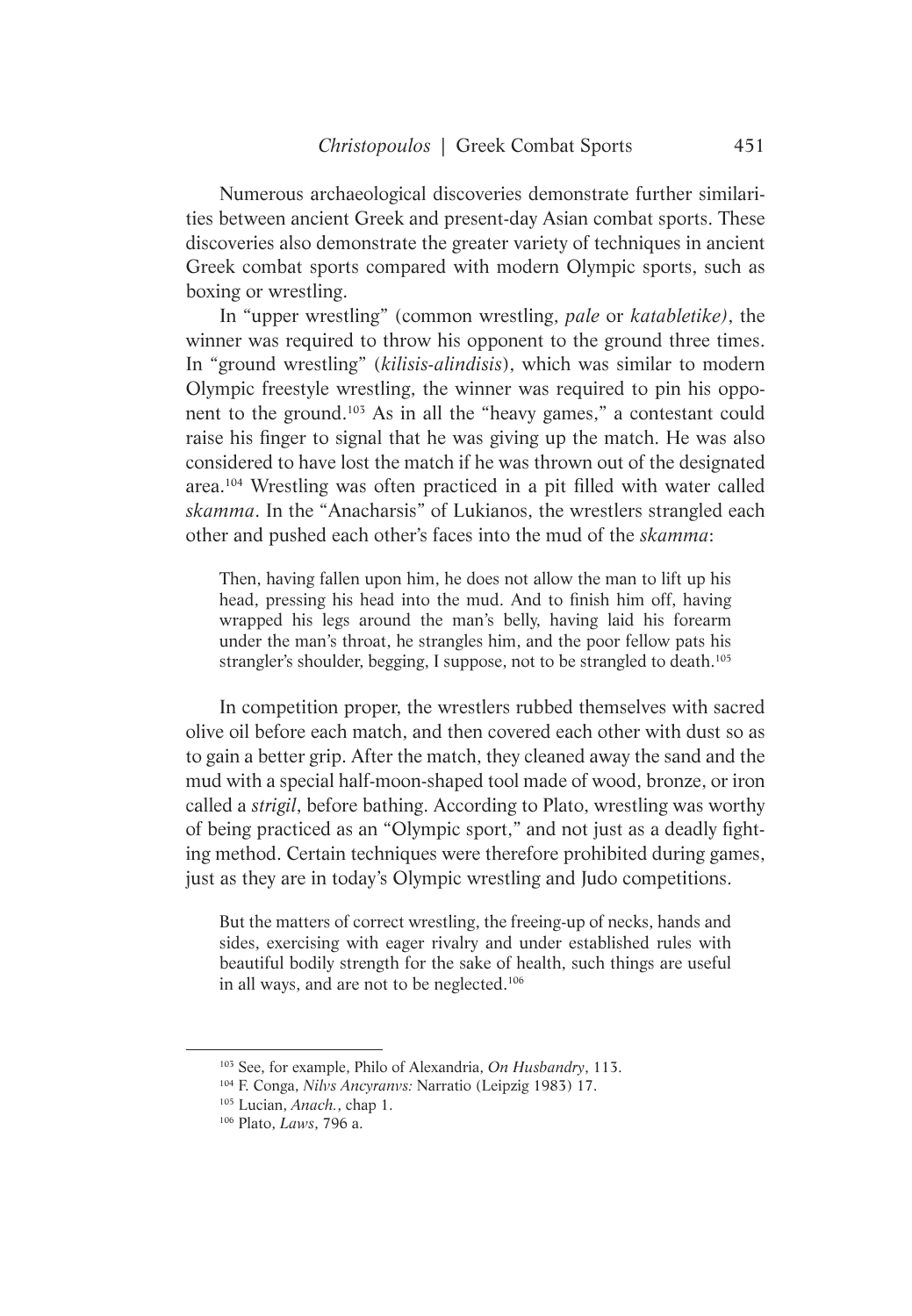For power training, the athletes used heavy weights, and also smaller round weights to strengthen their fingers,<sup>107</sup> in order to grasp their opponents better. Pausanias explains that the weights were in the form of elongated discs with a hole slightly off center, which served as a handle, similar to the handle of a shield.<sup>108</sup> On the island of Thera, a black volcanic stone measuring 2.18 meters in height and 1.90 meters in circumference, and weighing 480 kilograms has been discovered with the inscription: "Eumastas the son of Kritoboulos lifted me from the ground." Discus throwing was also a form of dynamic weight-and-strength training, the discus being far larger and heavier than in modern times.

The most famous wrestler of ancient times was Milo of Croton (Crotone), who could eat eight kilos of meat a day.<sup>109</sup> He won six times at Olympia and his skill in wrestling was such that he could hold a pomegranate in his hand so firmly that no one could take it from him by force, while at the same time not damaging it. He was said once to have carried a bull on his shoulders to the stadium,<sup>110</sup> and would stand on top of a greased stone and make fools of those who tried to push him off it.<sup>111</sup> He was also able to break a cord tied around his forehead merely by the force of his veins. Pausanias gives a description of his performance, demonstrating a control of musculature very similar to those of various modern Chinese masters of inner-style boxing.

It is said that he would let down by his side his right arm from the shoulder to the elbow, and stretch out straight the arm below the elbow, turning the thumb upwards, while the other fingers lay in a row. In this position, then, the little finger was lowest, but nobody could bend it back by pressure.<sup>112</sup>

Milo was physically strong but he also had control of each of his muscles, so that he made use not only of brute force but also of a very specific and subtle power, tensing and relaxing his muscles according to his opponent's moves.<sup>113</sup> Once, when he was called from the

<sup>107</sup>Philostratus, *On Gymnastics* 55.

<sup>&</sup>lt;sup>108</sup> Pausanias, 5.26.3. Those *halteres* were mainly used in long-jump.

<sup>&</sup>lt;sup>109</sup> Anacharsis (above, n.68) chap 8.

<sup>110</sup>Galien, *Exhortation of Arts*, 9.

<sup>111</sup>Pausanias, 6.14.6.

<sup>&</sup>lt;sup>112</sup> Jones and Omerod (above, n.87) 85.

<sup>113</sup> Diodorus Siculus, *Historical Library,* 9.14.1.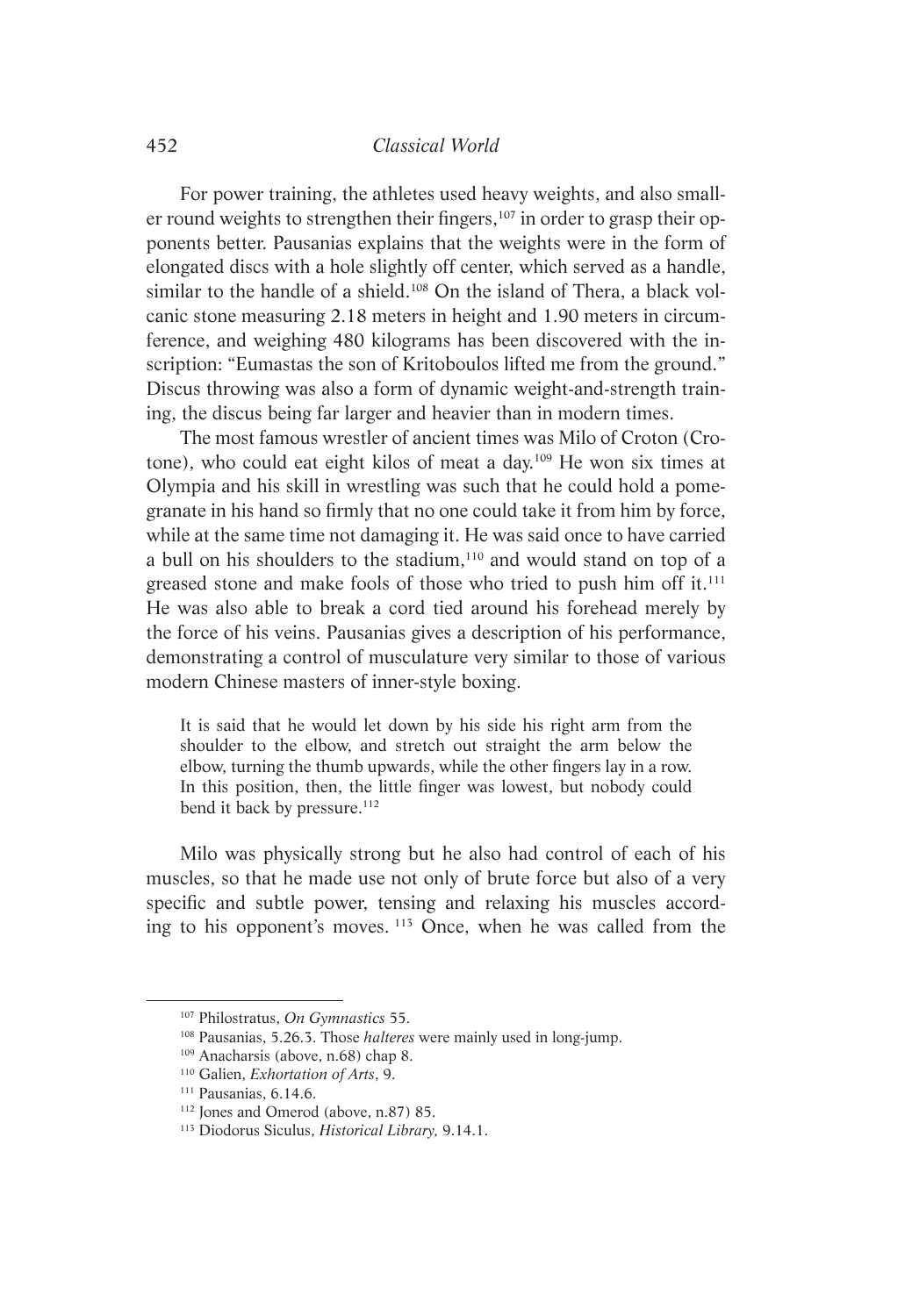*Hellanodikai* as a victor, he slipped and fell as he came down to take his crown. One spectator shouted that he should not be crowned because he had fallen, but Milo replied that he had not fallen three times, but only once, and asked who wanted to make him fall twice more.<sup>114</sup> Another wrestler, Damostratos, never once fell to the ground in his six fights in Isthmia, where he received the "stone-pine" crown.115 The junior Alcidamas was also praised by Pindar as an outstanding wrestler, winning twice at Olympia (?–463 B.C.), and moving like a dolphin in the sea.<sup>116</sup>

# VI. *Pankration*. 117

*Pankration* was a violent sport, consisting of a blend of boxing and wrestling, and literally signifying "total control" or "complete power." The contestant was allowed to wrestle, kick, and punch. Introduced to the Olympic Games in 648 B.C., it became highly prestigious. Athletes were typically specialized in boxing and *pankration* or wrestling and *pankration*. According to Philostratus, *pankration* was also created for the purposes of war:

*Pankration* and wrestling have been created because of their utility in real war. This was first demonstrated at the Battle of Marathon, where the Athenians were behaving in such a way that the battlefield looked more like a wrestling game, even though it was a real fight. Later, during the Battle of the Thermopylae, the Lacedaemonians, seeing their swords and spears broken, wrestled for a long time with their bare hands. Of all the exercises practiced in the public games, *pankration* was the most honorific one, even though it consists of incomplete wrestling together with incomplete *pygmachia*; it was for other reasons that it was in particular esteem.<sup>118</sup>

As the text of Philostratus shows, *pankration* was respected because of its usefulness on the battlefield. Greek soldiers looked to engage in close combat, in contrast to the Persians and the steppe warriors who used bows and arrows and favored divided group attacks and mobile engagements at a distance. "Shield to shield," "chest to chest," and "foot

<sup>114</sup>Anonymous, *Greek Anthology*. 11.36.

<sup>&</sup>lt;sup>115</sup> Philippos, *Greek Anthology* 16.25.

<sup>&</sup>lt;sup>116</sup> Pindar, *Nemean Ode* 6.

<sup>117</sup>Latte (above, n.7) 19.

<sup>118</sup> Philostratus, *On Gymnastics* 11.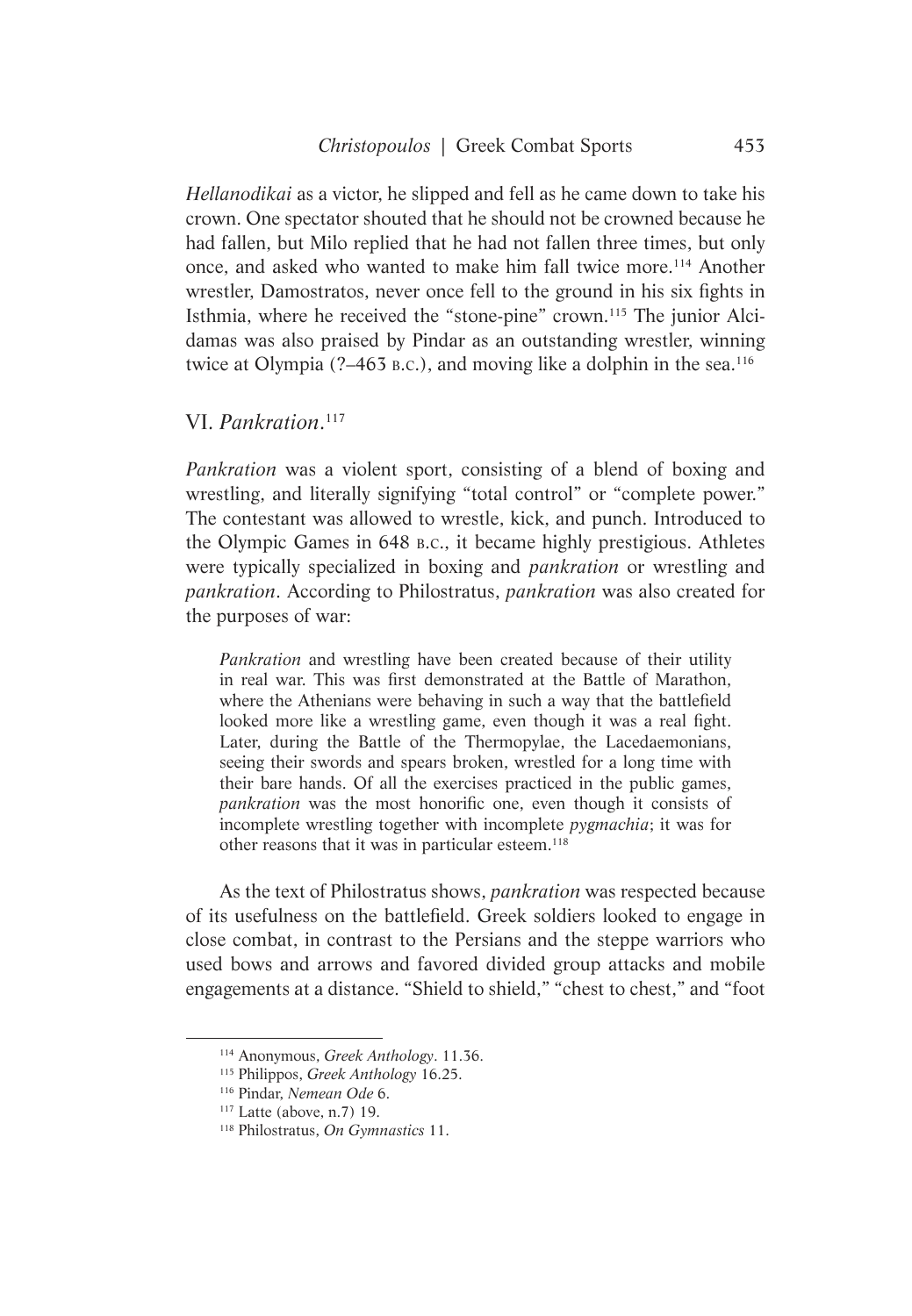to foot,"119 advancing in a highly compact formation, the eight-rank phalanx must have looked like something out of a very bloody rugby game. The strongest soldiers, generally courageous athletes with stout necks and thighs, formed the first rank, and their mission was to push hard against the enemy in order to open a breach in their front line of shields and spears. They then sought to pierce their enemies with their spears and cut or break them with their swords. However, they also made use of wrestling and *pankration*, sometimes dragging their opponents back into their camps to massacre them. The Persians who witnessed this style of fighting considered the Greeks to be quite mad. Mardonios, the Persian counselor to the king, had the following opinion:

Though the Greeks, I have heard, have the custom of engaging themselves in war in a mad way, without any judgment. Once they have started hostilities, they look to find the best place to fight, the most beautiful and the most unified; and when they have found it, they begin to fight. In this way, the winners suffer great losses and the defeated, I won't even talk about them, they are annihilated.<sup>120</sup>

For the Spartans, and later for other Greeks, close combat was associated with a strong sense of personal skills and individual values.<sup>121</sup> This "individualism" and the notion of "heroic freedom" were a result of the Hellenic education, instilled from childhood in the gymnasium and the *palaestra*. This fostered a strong competitive spirit and the goals of excellence and virtue (ἀρετή).

The exercises practiced [in the gymnasium] are required by law, submitted to rules and animated by the eulogy of the masters, and even more by the competitiveness that subsisted between the disciples. All Greece regards this as the most essential part of education, because it makes a man agile, robust, and capable of enduring the work of war and the leisure of peace. Considered from the aspect of health, doctors recommend it with success. Relative to the military arts, we cannot give a better example than that of the Lacedaemonians. They achieved

<sup>119</sup>Tyrteas, *Elegies* 11, 29–34.

 $120$  Herodotus,  $7.9$ .

<sup>&</sup>lt;sup>121</sup> According to Anacharsis (above, n.68) 373. See also Hermipp. Ap. Athen. Lib.4. cap.13 (154); it was the Arcadians of Mantinea who first introduced bare-handed fighting competitions. According to Thucydides (*History of the Peloponnesian War*, 5.5) and Philostratus (*Gymn*.9) it was the Spartans. The cities of Sparta and Mantinea are separated by a distance of about eighty km.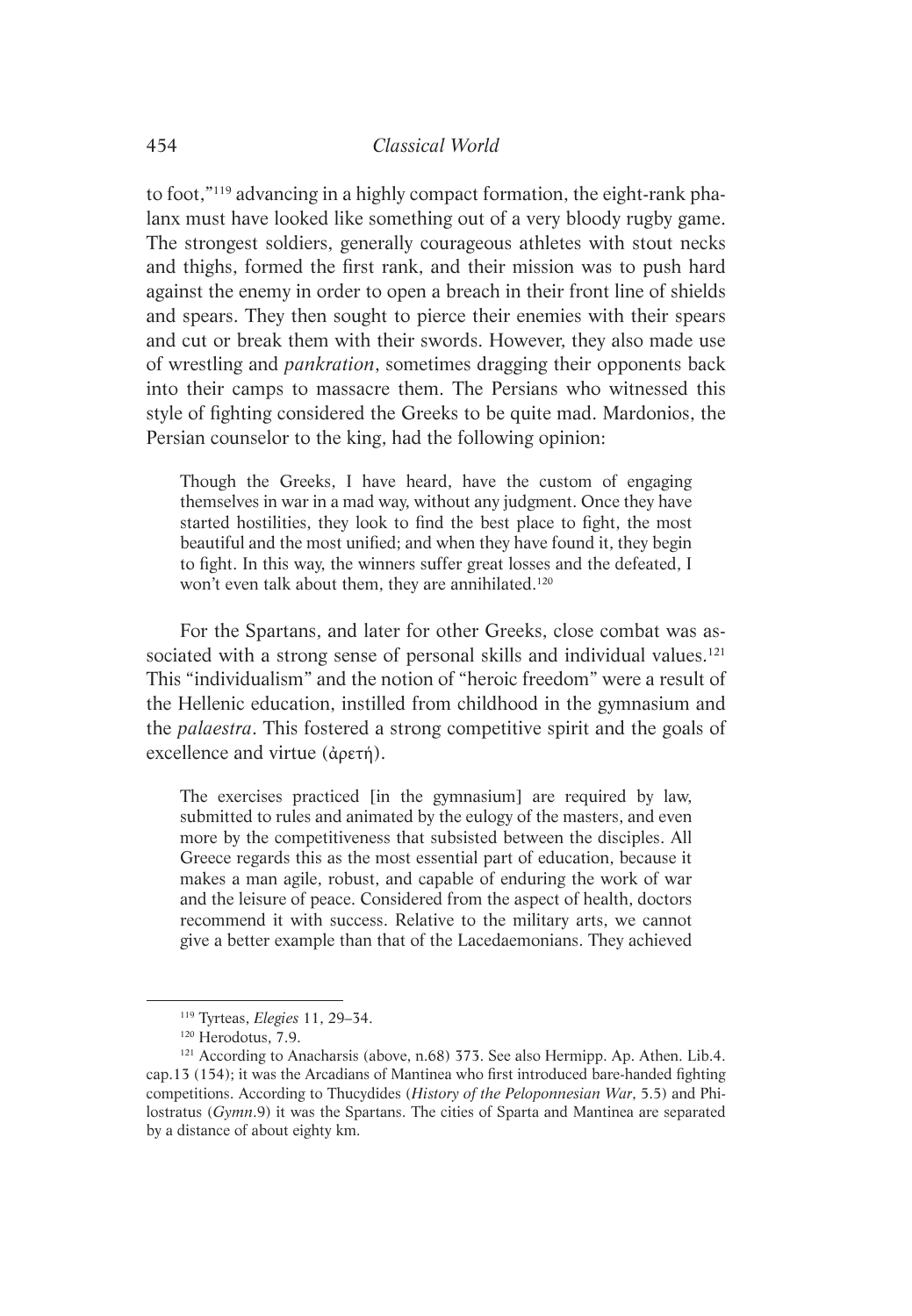their victories because of gymnastics, and they were feared by other people because of that; and during recent times, the others had to raise their level (of gymnastics) to be able to defeat them.<sup>122</sup>

There is no equivalent of *pankration* in the West today, with the possible exception of modern mixed martial arts, such as *pancrase*, which are currently popular among young people. *Pancrase* is a bloody and violent "total combat" that finishes on the ground with wrestling. In China, there exists a "Westernized" martial art of this type called *sanda* (散打) in which it is permitted to kick, punch, and throw one's opponent to the ground. Ancient *pankration* had much the same goals, one being to throw one's opponent to the ground from a standing position (*orthopaiia*) and the other to pin him to the ground (*to strebloun*) after kicking and punching him. The *pankration* athletes did not use sand to dust themselves, as in wrestling, and all techniques were permitted with the exception of biting and gouging. One training method was *achrocheirismos* or "at the extremity of the hands," a kind of light sparring in which the aim was mainly to test the opponent's thoughts and reflexes. As for famous *pankration* athletes, Philostratus<sup>123</sup> and Pausanias tell the story of Arrachion from the town of Phygalia in Arcadia. He died in his last fight in 564 B.C., during the fifty-fourth Olympiad. While he was in a bad posture a spectator named Eryxias shouted to him that it was better for him to die in Olympia than to give up the fight. Pausanias also tells this story:

For when he was contending for the wild olive with the last remaining competitor, whoever he was, the latter got a grip first, and held Arrachion, hugging him with his legs, and at the same time he squeezed his neck with his hands. Arrachion dislocated his opponent's toe, but expired owing to suffocation; but he who suffocated Arrachion was forced to give in at the same time because of the pain in his toe. The Eleans crowned and proclaimed victor the corpse of Arrachion.<sup>124</sup>

The young Pytheas of Aegina, son of Lampon, won in the junior category of *pankration* at the Nemean games in 485 B.C., and his uncle Euthymenes, who also fought there, praised his nephew's progress.<sup>125</sup>

 $122$  Anacharsis (above, n.68) 120.

<sup>123</sup>Philostratus*, Imagines* 2.6.

<sup>&</sup>lt;sup>124</sup> Jones and Omerod (above, n.87) 103.

<sup>125</sup> Pindar, *Nemean Ode*, 3–10. 40–53.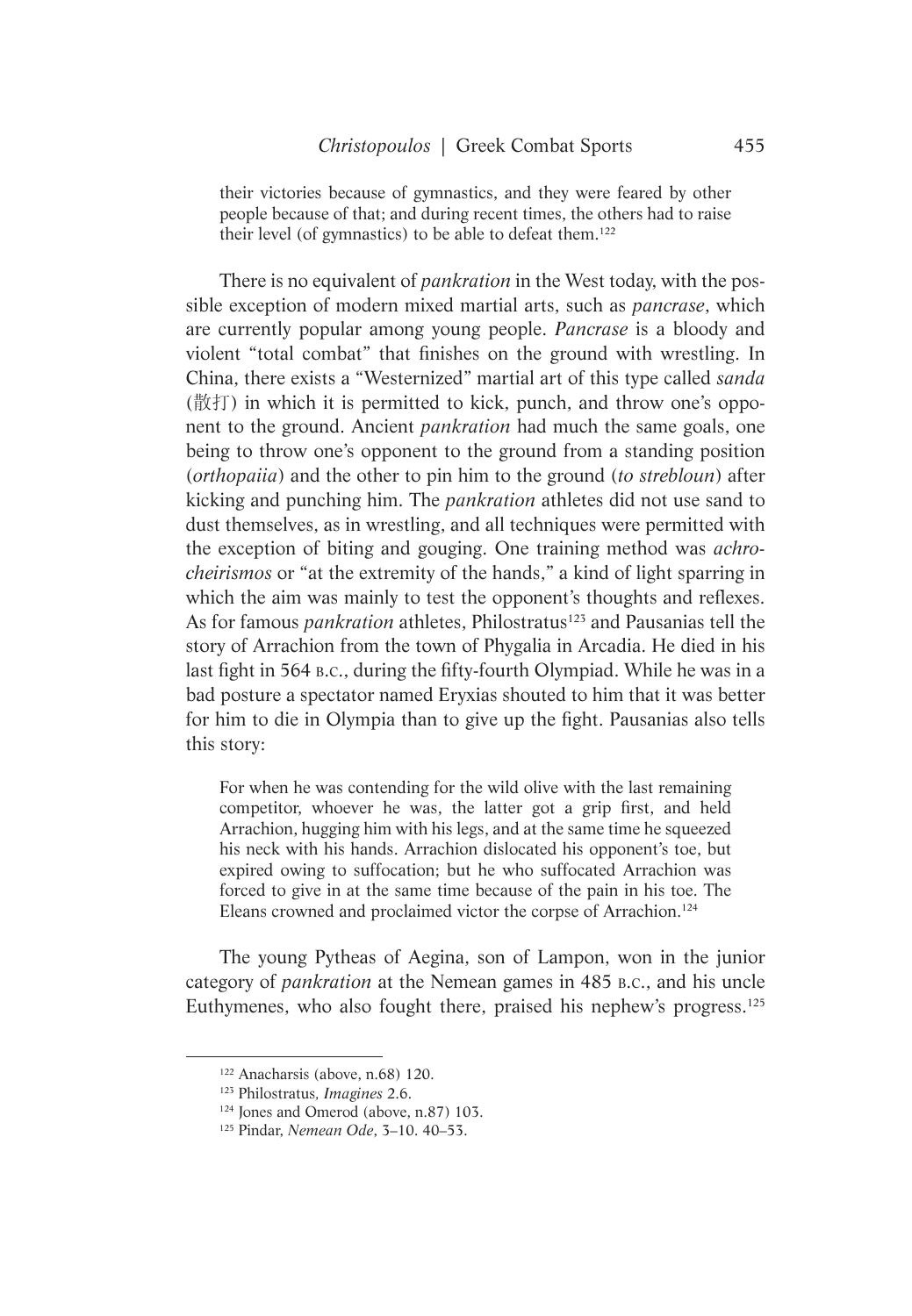Melisso from the city of Thebes won in 477 B.C. in Isthmia, and was crowned with a stone-pine crown. He had exceptional skills, and although disadvantaged by his small stature, he found a way of fighting in which he lay on his back, waiting for his opponents to come closer while protecting himself with his legs.

Melisso won at *pankration*. His merit and his audacity are equal to those of the roaring lion relentless in catching his prey and his skills equal to those of the fox who turned on his back to stop the impetuosity of the eagle. Ruse or courage, everything is good when it is to deceive an enemy. Destiny did not give Melisso the stature of Orion, but even if his aspect did not appear imposing, his force in fights was no less formidable.<sup>126</sup>

*Pankration* incorporated different styles according to the fighter's build and technical skills, allowing full development in a particular technique.

## VII. Conclusion

The examples given in this article demonstrate the high level to which combat sports were developed in ancient Greece as well as their technical particularities. Because the main goal was to surpass oneself in physical strength and fighting techniques, many individuals dedicated their entire lives to achieving victory in the *Panhellenic* competitions. They strove to match past heroes in fame and to please the gods; combat sports became a Greek obsession, one that had a religious element. Their practice also developed into a science of close combat through the continuous study of fighting supported by anatomical knowledge, philosophy, and medicine. After the demise of Alexander the Great, this particular science of warfare was assimilated by the peoples of Central and East Asia, mainly through Greco-Buddhism. While the original features of Greek combat sports slowly disintegrated in the Greek world, they were preserved and have survived in various forms to this day in Central and East Asia.

> HIROSHIMA UNIVERSITY qixinlucas@hotmail.com

<sup>126</sup> Pindar, *Isthmia*, 4.3.42–51.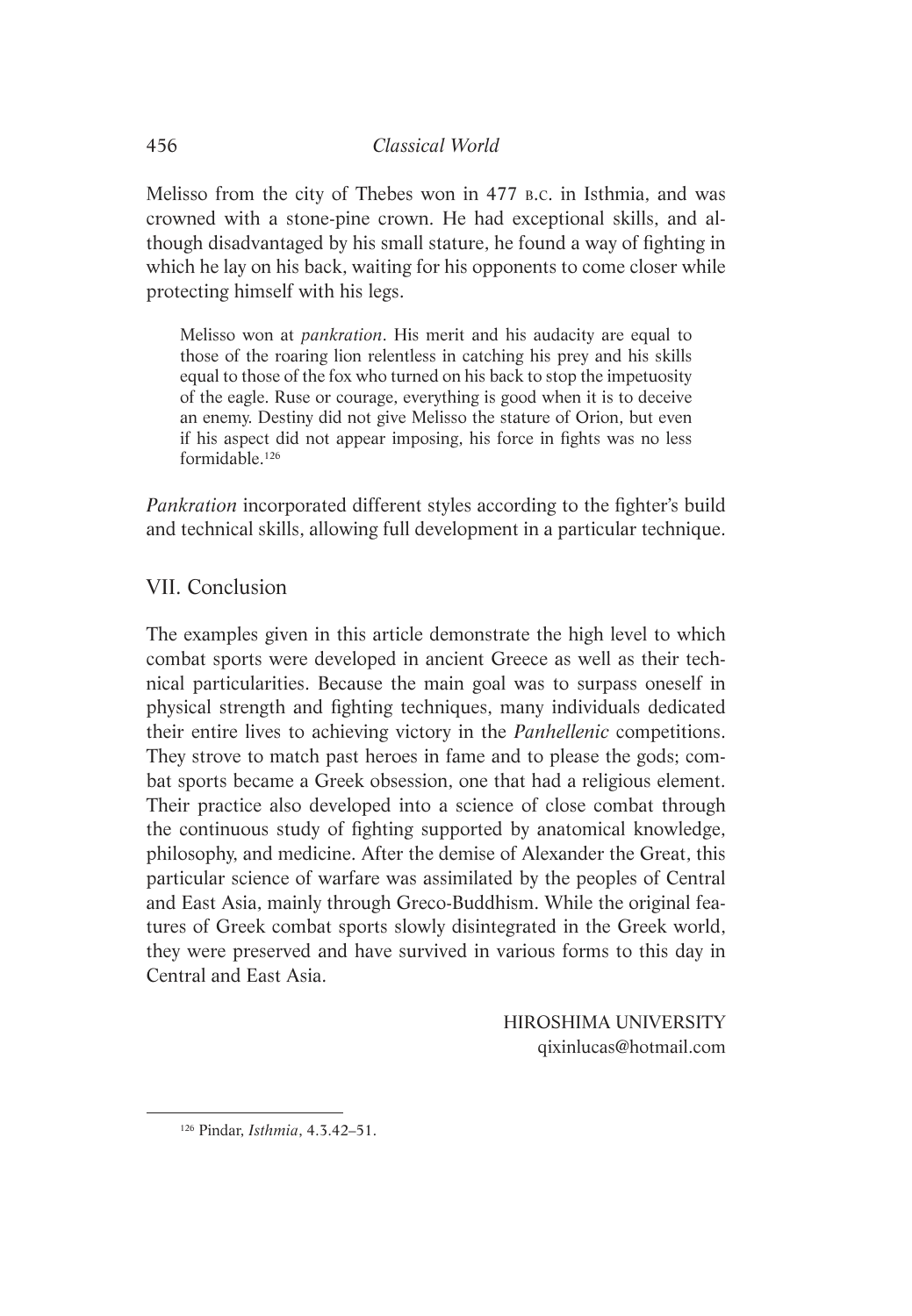

Plate 1. Black Attic Pseudopanathenaic amphora n. (Eur) 402. Museum of Olympia, Greece. Used by permisson.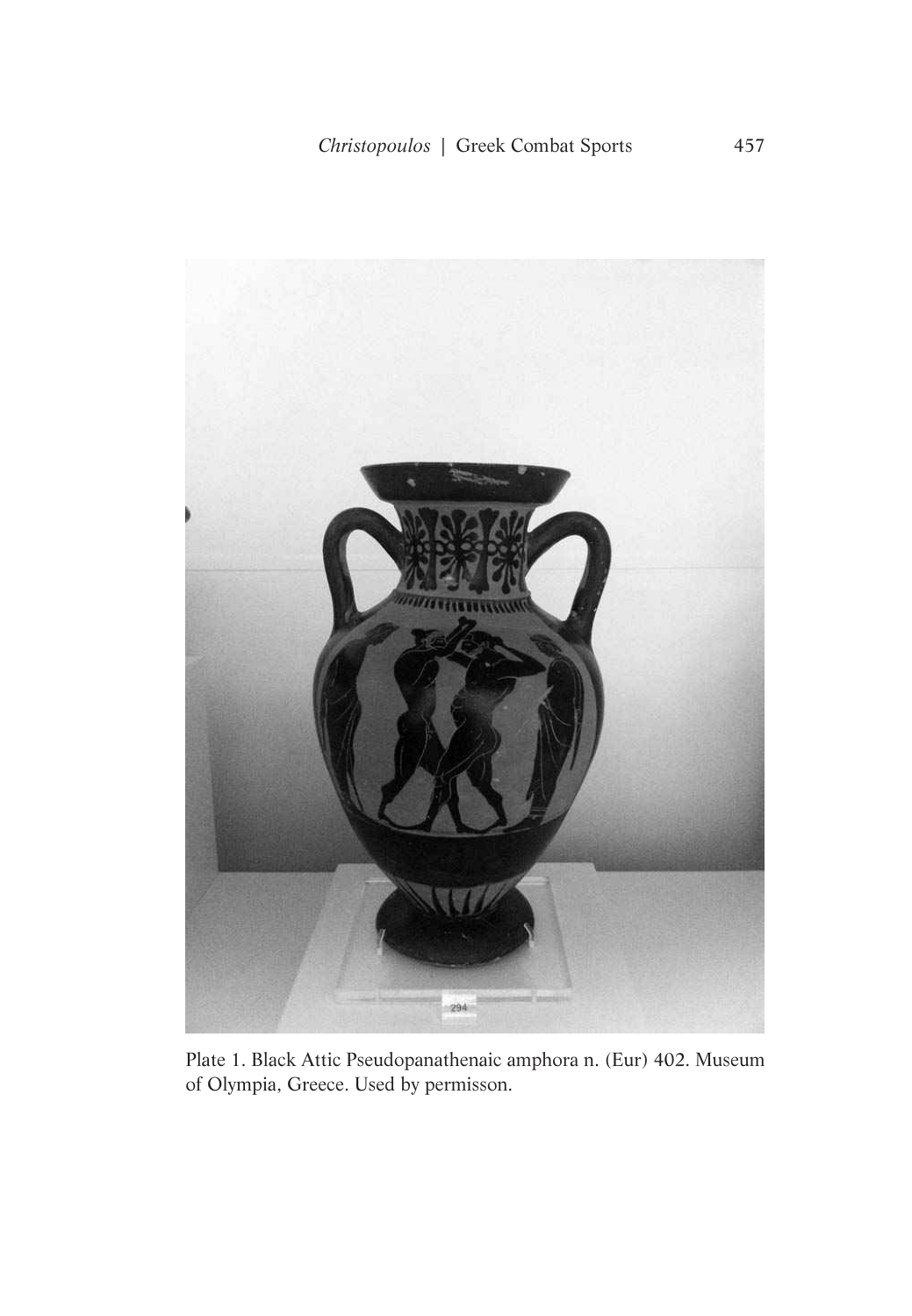

Plate 2. Author's personal photograph.



Plate 3. Author's personal photograph.